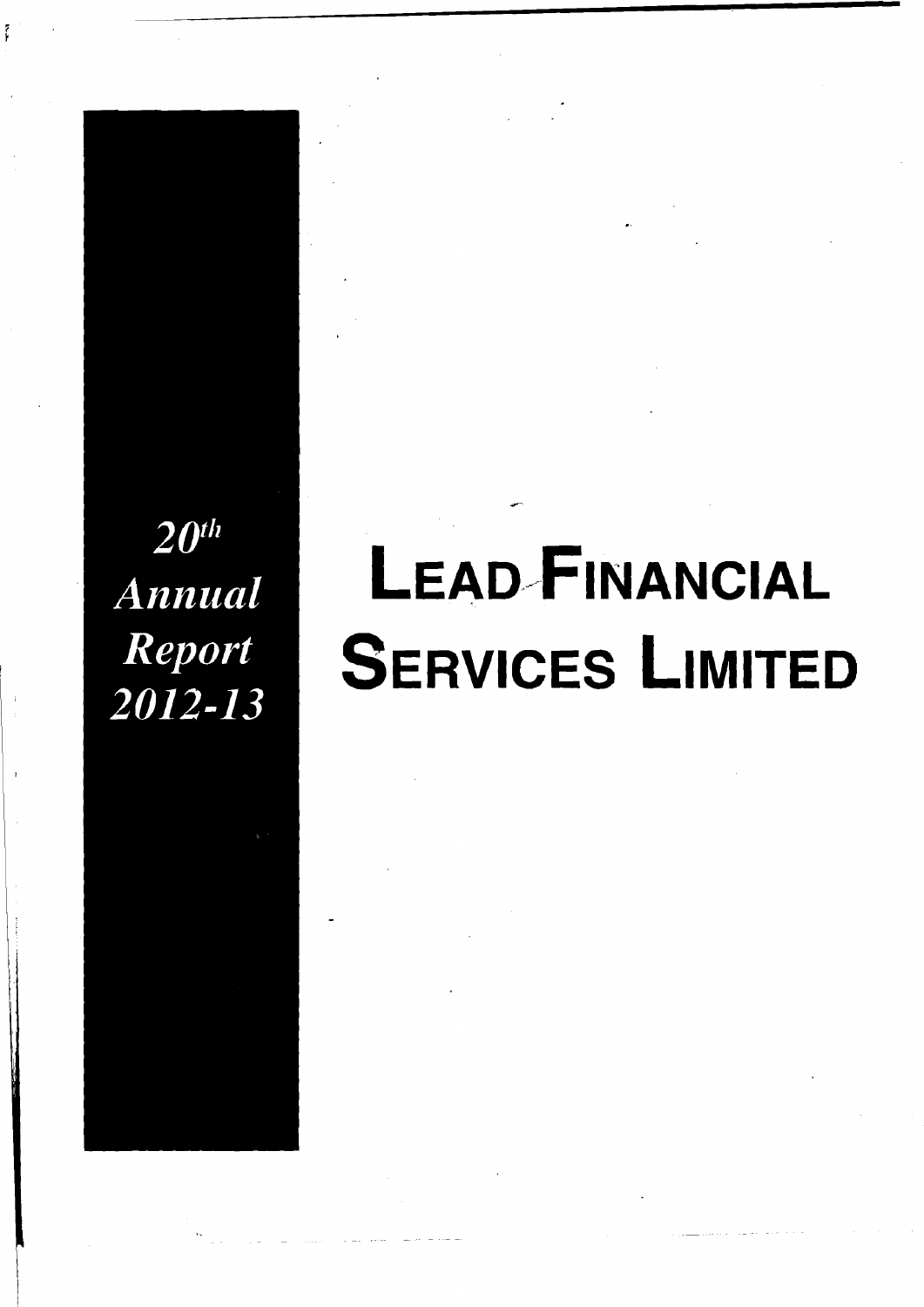$\label{eq:V} \begin{array}{c} V_{\text{max}} = \frac{1}{2} \left( \frac{1}{2} \right)^{\frac{1}{2}} \\ V_{\text{max}} = \frac{1}{2} \left( \frac{1}{2} \right)^{\frac{1}{2}} \end{array}$ 

| <b>BOARD OF DIRECTORS</b>                             | P.C. BINDAL<br><b>VIJAY KUMAR</b><br>. PRADEEP KUMAR JAIN<br>SANJAY KUMAR AGARWAL                                                                 | <b>CHATRMAN</b><br><b>WHOLE TIME DIRECTOR</b><br><b>DIRECTOR</b><br><b>DIRECTOR</b> |
|-------------------------------------------------------|---------------------------------------------------------------------------------------------------------------------------------------------------|-------------------------------------------------------------------------------------|
| <b>AUDITORS</b>                                       | G.C. SHARDA & CO.<br>CHARTERED ACCOUNTANTS<br><b>NEW DELHI</b>                                                                                    |                                                                                     |
| <b>REGISTRAR &amp;</b><br><b>SHARE TRANSFER AGENT</b> | BEETAL FINANCIAL & COMPUTER SERVICES (P) LTD.<br>BEETAL HOUSE, 3RD FLOOR<br>99, MADANGIR, BEHIND LOCAL SHOPPING CENTRE<br><b>NEW DELHI-110062</b> |                                                                                     |
| <b>REGISTERED OFFICE</b>                              | 101, SITA RAM MANSION<br>718/21, JOSHI ROAD<br>KAROL BAGH, NEW DELHI-110005                                                                       |                                                                                     |
| <b>BANKERS</b>                                        | <b>ICICI BANK</b><br>2212/61, Gurudwara Road,<br>Karol Bagh, New Delhi-110005                                                                     |                                                                                     |

| <b>CONTENTS</b> |  |
|-----------------|--|
|                 |  |
|                 |  |
|                 |  |
|                 |  |
|                 |  |
|                 |  |
|                 |  |
|                 |  |
|                 |  |

 $\overline{1}$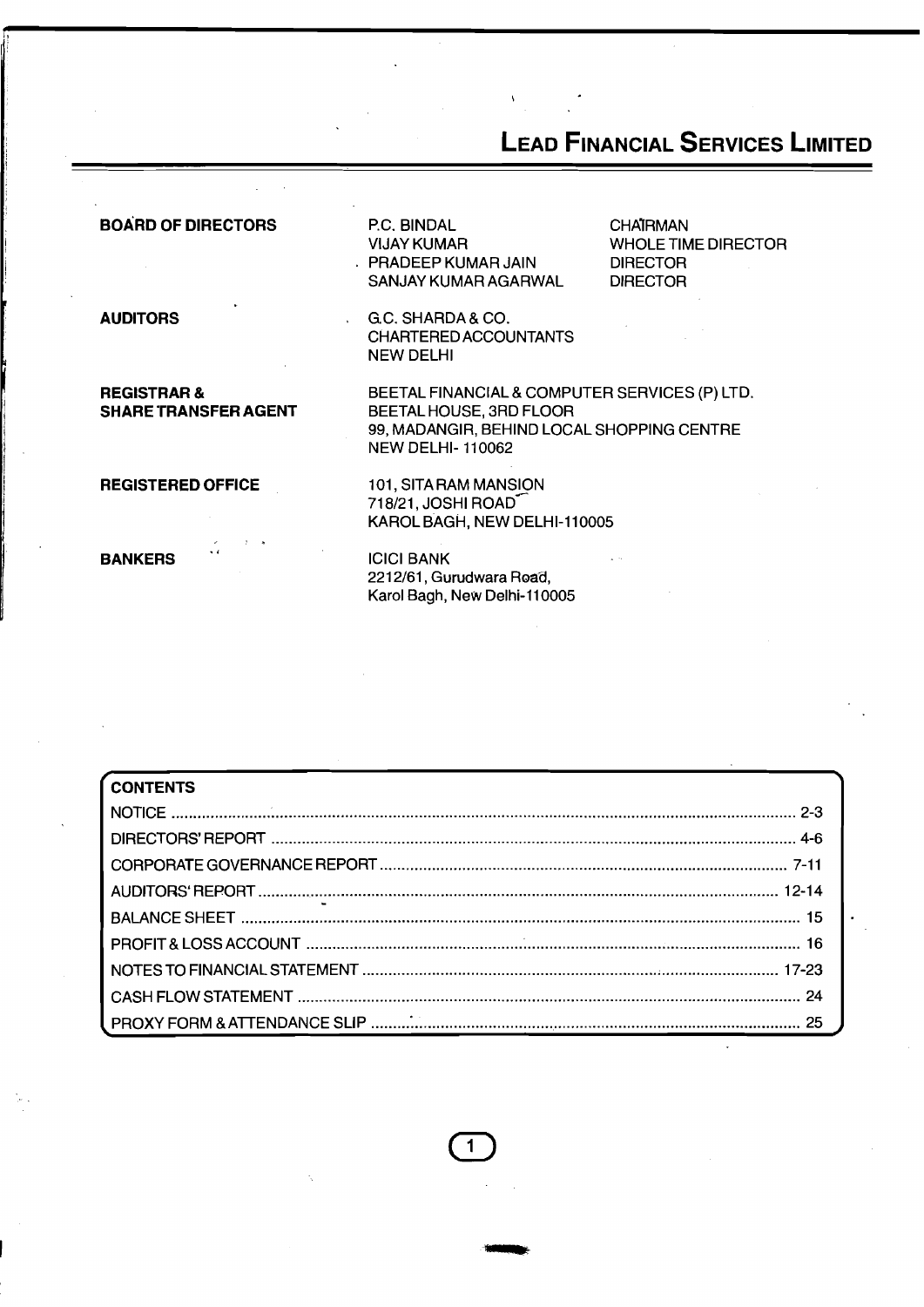## **NOTICE**

Notice is hereby given that the 20<sup>th</sup> Annual General Meeting of the members of Lead Financial Services Limited will be held on Saturday, the 21st day of September, 201 3 at 10.30 a.m. at 304, Sta Ram Mansion, 71 8121, Joshi Road, Karol Bagh, New Delhi-110005, to transact the following business:

### **Ordinary Business**

- 1. To receive, consider and adopt the Audited Balance Sheet as at 31<sup>st</sup> March 2013 and the Profit & Loss Account for the year ended on that date together with Reports of the Directors and the Auditors thereon.
- 2. To appoint director in place of Mr. Pradeep Kumar Jain who retires by rotation and being eligible offers himself for reappointment.
- 3. To appoint MIS. G.C. Sharda & Co., Chartered Accountants, the retiring Auditors, as Statutory Auditors of the Company to hold office from the conclusion of this meeting until the conclusion of next annual general meeting and to fix their remuneration.

#### Special Business

**4.** . To consider and if thought fit to pass, with or without modification, following resolution as aspecial resolution:

"RESOLVEDTHAT pursuant to the provision of section 198,269,302,309,310 read with the provisions of the schedule Xlll of the Companies Act,I 956 and other applicable provision, if any ,of the Companies Act, 1956 (including any statutory modifications or re-enactment thereof for the time being enforceable) Mr. Vijay Kumar be and is hereby re-appointed as the Whole Time Director of the Company for a period of five years with effect from 1sl August, 2013, on the following terms and conditions as approved by remuneration committee of the Board:

(i) Term of appointment: 5 years w.e.f. 1<sup>st</sup> August, 2013

.(ii) Salary Rs. 15,0001-(Fifleen ~housand only) per month.

(iii) Contribution to the provident fund, family benefit fund, superannuation fund as per rule of the Company.

(iv) Gratuity as per rules of the Company.

RESOLVED FURTHER THAT Mr. Vijay Kumar shall be liable to retire by rotation.

RESOLVED FURTHER THAT the Board of Directors of the Company be and is hereby authorised to do all such acts, deeds, matters and things as in its absolute discretion, it may consider necessary, expedient or desirable and to settle any questions, or doubt that may arise in relation thereto including to decide breakup of the remuneration. **-6** 

RESOLVED FURTHER THAT Mr. P.C Bindal, Director of the Company be and is hereby authorised to sign and file all the documents and to take such steps, as may be necessary, to give effect to this resolution.

By Order of the Board of Directors

Place : New Delhi Dated: 30.07.2013

VlJAY KUMAR WHOLE TIME DIRECTOR

#### NOTES:

- 1. A MEMBER ENTITLEDTO ATTEND &VOTE ATTHE MEETING IS ENTITLEDTO APPOINTA PROXY TO ATTEND AND VOTE INSTEAD OF HIMSELF AND THE PROXY SO APPOINTED NEED NOT BE A MEMBER OFTHE COMPANY.
- 2. The proxy form duly executed and properly stamped, in order to be effective, should reach the company at its Registered Office at least 48 hours before the scheduled time of the meeting.
- 3. The Register of Members and the Share Transfer books of the Company will remain closed from 16<sup>th</sup> day of September, 2013 to 21<sup>st</sup> day of September, 2013 (both days inclusive).
- 4. Only Registered Members carrying attendance slips and holders of valid proxies registered with the Company will be permitted to attend the meeting. In case of joint holders attending the meeting, only such joint holder who is higher in the order of names will be entitled to vote.
- **5.** The Members are requested to :
	- (a) Intimate to the Company changes, if any in their registered address at an early date.
	- (b) Quote ledger folio no. or DP ID & Client ID in all their correspondence.
	- (c) "Bring ttieir copy of the Annual Report and the attendance slips with them at the Annual General Meeting.
- 6. At the ensuing Annual General Meeting Mr. Pradeep Kumar Jain retires by rotation and being eligible, offer himself for re-appointment. The details of Mr. Pradeep Kumar Jain pursuant to clause 49 of the Listing Agreement are as under:

Particulars **Name of Director' Name of Director** Mr. Pradeep Kumar Jain

Date of Birth Date of appointment Expertise in specific areas

Qualifications Directorship in other Company

Shareholdings in the company as on 31.03.2013 NIL

B.Com., FCA Evergrowing Investments & Consultants Pvt Ltd. Startrite Financial Services Pvt Ltd

experience in the field of finance and Capital Market.

Mr. Pradeep Kumar Jain, a commerce graduate is a fellow member of the Institute of Chartered Accountants of India. He has more than 24 years of vast



20.12.1960 10.03.2007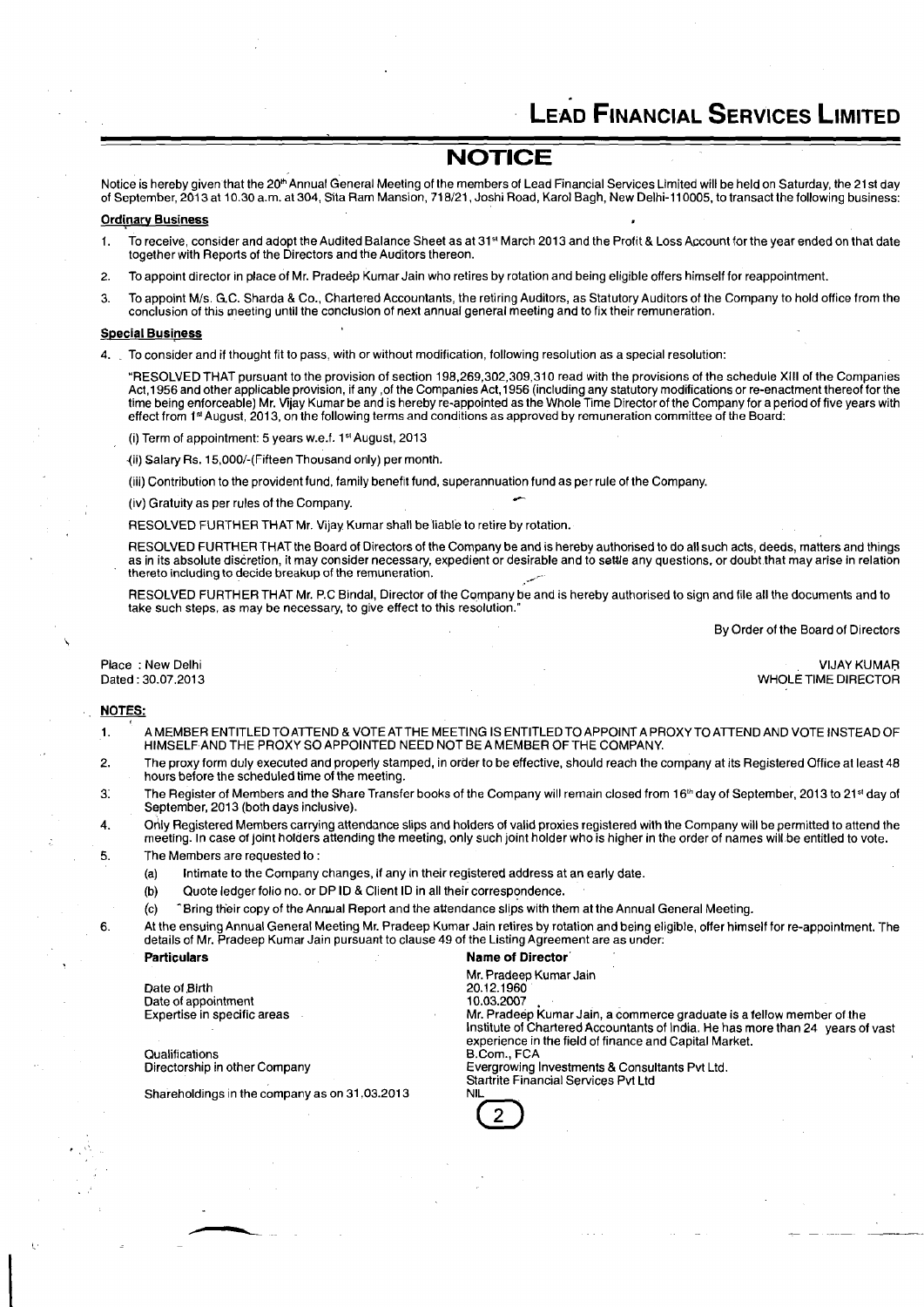**7.** The details of Mr. Vijay Kumar pursuant to clause **49** of the Listing Agreement are as under: ", Particulars

Date of Birth Date of appointment Expertise in specific areas Qualifications Directorship in other Company Name of Directors Mr. VlJAY KUMAR **19.05.1 955 31.03.2006**  Rich experience in the field of administration. **Graduate** LFS SECURITIES LIMITED LFS SERVICES PRIVATE LIMITED LEAD BUSINESS SOLUTIONS PRIVATE LIMITED PRIVY VALUE REALTY PRIVATE LIMITED KARNl MATAAUTO PRIVATE LIMITED NIL

Shareholdings in the company as on 31.03.2013

Place : New Delhi Dated : **30.07.2013**  By Order of the Board of Directors

VlJAY KUMAR WHOLETIME DIRECTOR

# EXPLANATORY STATEMANT PERSUANTTO SECTION **173** (2) OFTHE COMPANIES ACT, 1956 Regarding Item No. 4 -

Mr. Vijay Kumar was appointed as Whole Time Director of the Company w.e.f. **01.08.2008.** Mr. Vijay Kumar is an Arts Graduate and has over **20** years of experience in the field of administration.

Considering the contribution made by Mr. Vijay Kumar and industrial standards, your Board of Directors in their meeting held on 30.07.2013 has reappointed him as a Whole Time Director of the Company w.e.f. 1st August, 2013 at a remuneration of Rs. 15,000/- for 5 Years, subject to confirmation of the shareholders in their meeting.

The remuneration payable to Mr. Vijay Kumar was duly approved by the remuneration committee of Directors.

The Board is of the opinion that his knowledge and experience would be of immense help for the overall progress of the company and recommends the resolution as given in item no **4** of the convening notice for your approval.

Except Mr. Vijay Kumar, no other director of the company is concerned or interested in proposed resolution.

By Order of the Board of Directors

Place : New Delhi YlJAY KUMAR Dated : **30.07.201 3** WHOLE TIME DIRECTOR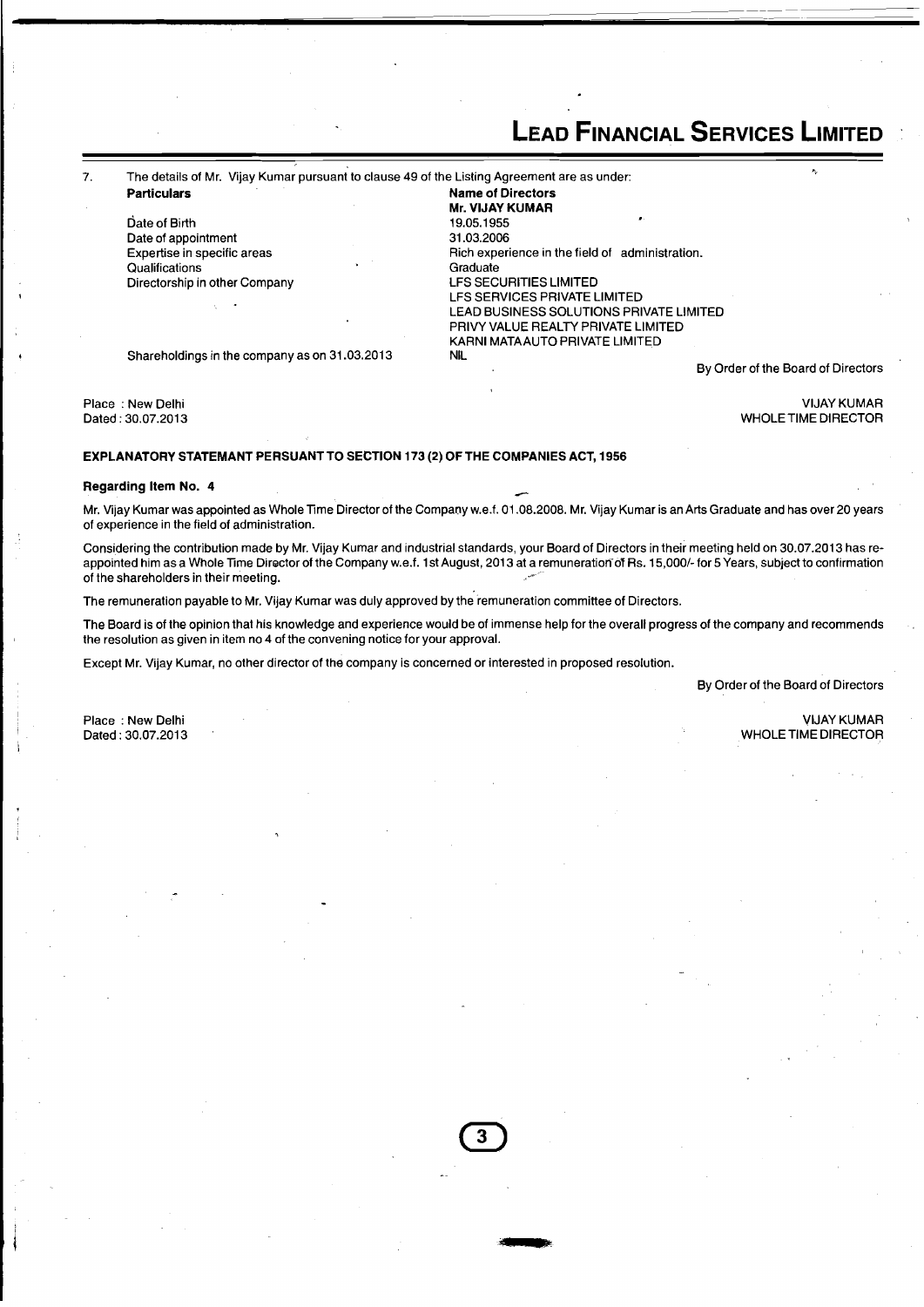## **DIRECTORS' REPORT**

To,

The Members Lead Financial Services Limited

Your Directors have pleasure in presenting the 20<sup>th</sup> Annual Report with Audited Statement of Accounts of the company for the year ended 31<sup>st</sup> March, 2013. FINANCIAL RESULTS:

Financial results of the company for the year under review are summarized as below: (Rs. In Lacs) (Rs. In Lacs)

|                                  |                          | , , , , , , , , , , , , , |  |
|----------------------------------|--------------------------|---------------------------|--|
| <b>Particulars</b>               | Year Ended<br>31.03.2013 | Year Ended<br>31.03.2012  |  |
| Total Income                     | 49.79                    | 46.35                     |  |
| Profit Before Depreciation & Tax | 10.92                    | 15.47                     |  |
| Depreciation                     | 1.35                     | 0.78                      |  |
| Profit/ (Loss) Before Tax        | 9.56                     | 14.51                     |  |
| Provision for Tax - Current      | 3.15                     | 4.69                      |  |
| - Deferred                       | (0.13)                   | (0.047)                   |  |
| Profit/(Loss) after Tax          | 6.54<br>~                | 9.87                      |  |
| Transfer to Statutory Reserve    | (1.30)                   | (1.97)                    |  |
| Surplus Carried to Balance Sheet | 68.09                    | 62.85                     |  |

#### PERFORMANCE REVIEW:

During the year under review, your company achieved total income of Rs. 49.79 Lacs as compared to Rs.46.35 Lacs in the previous year. Net profit for the year is Rs. 6.54 Lacs as compared to net profit of Rs. 9.87 Lacs in the previous year. Your directors are undertaking the initiatives to improve the financial results in the coming years.

#### MANAGEMENT DISCUSSION AND ANALYSIS:

#### Industrial Structure and Development

Economic activities in lndia in 2012-13 remained weak due to both domestic and global factors. The slowdown in the global growth along with continued recession in the Euro Zone hurt sentiment. However, steady monetary easing, aided by fiscal austerity measures in developed economies helped to revive global growth towards the end of the year. India's GDP (Gross Domestic Product) growth decelerated continuously and steeply, moving from 9.2 per cent in the fourth quarter of 2010-11 to 4.5 per cent in third quarter of 2012-13, its slowest pace in four years.

The GDP growth in the first nine months of 2012-13 was 5 per cent as compared 6.6 per cent in the corresponding period in previous year. The slowdown in growth was broad based acres sector. The manufacturing sector production fell from 3.6 per cent to 1.2 per cent. The growth slowdown was primarily due to the weakness in industrial activity aggravated by domestic supply bottlenecks. Slowdown in the services sector reflecting weak external demand, high interest rates and low level of capital investments due to drop in overall demand RBI experts a modest improvement in growth at 5.7 per cent in 2013-14 with a pick-up likely only in the second half of the year.

#### Outlook, Risk and Concern

The Company is exposed to specific risks that are particular to its business and the environment within which it operates including Credit risk (Corporate & Retail lending), Market risk (Liquidity and Interest rate risk) and Operational risk. The Company's risk policies outline the products offered, customer and client categories, credit approval processes with limits and risk monitoring and reporting.

A comprehensive and integrated risk management framework forms the basis of all the de-risking efforts of the Company. Reporting and control mechanisms ensure timely information availability and facilitate proactive risk management. We recognise that risk is inherent in our business and the markets in which we operate. As such the Company is committed to the creation and maintenance of strong risk management as well as rigorous control standards throughout the organisation. The Company's risk management policies encompass structured reporting and strict controls to ensure smooth running of the business and security of client's data.

#### **Opportunities and Threats**

The global economic environment has improved since the lows of the economic crisis of 2008-09. While there does remain a concern on sovereign risks in several Euro zone economies, the recent upside in the US economic activity and an improvement in labour markets are encouraging. While 2012-13 saw Indian economic growth slipping sharply vis-à-vis 2011-12. India continues to present a significant opportunity over the next few years.

Although, with the Indian growth declining in the past year or two, corporates are not feeling confident of their expansion plans with the result that investment activity is at one of its lowest. Lack of determined action from Government to jump-start investment cycle and carry on the reforms may continue to affect the financial services sector.

However, we believe the policy liberalization and forward-looking regulatory changes will help markets grow in size, thus making available newer opportunities for all participants in financial services.

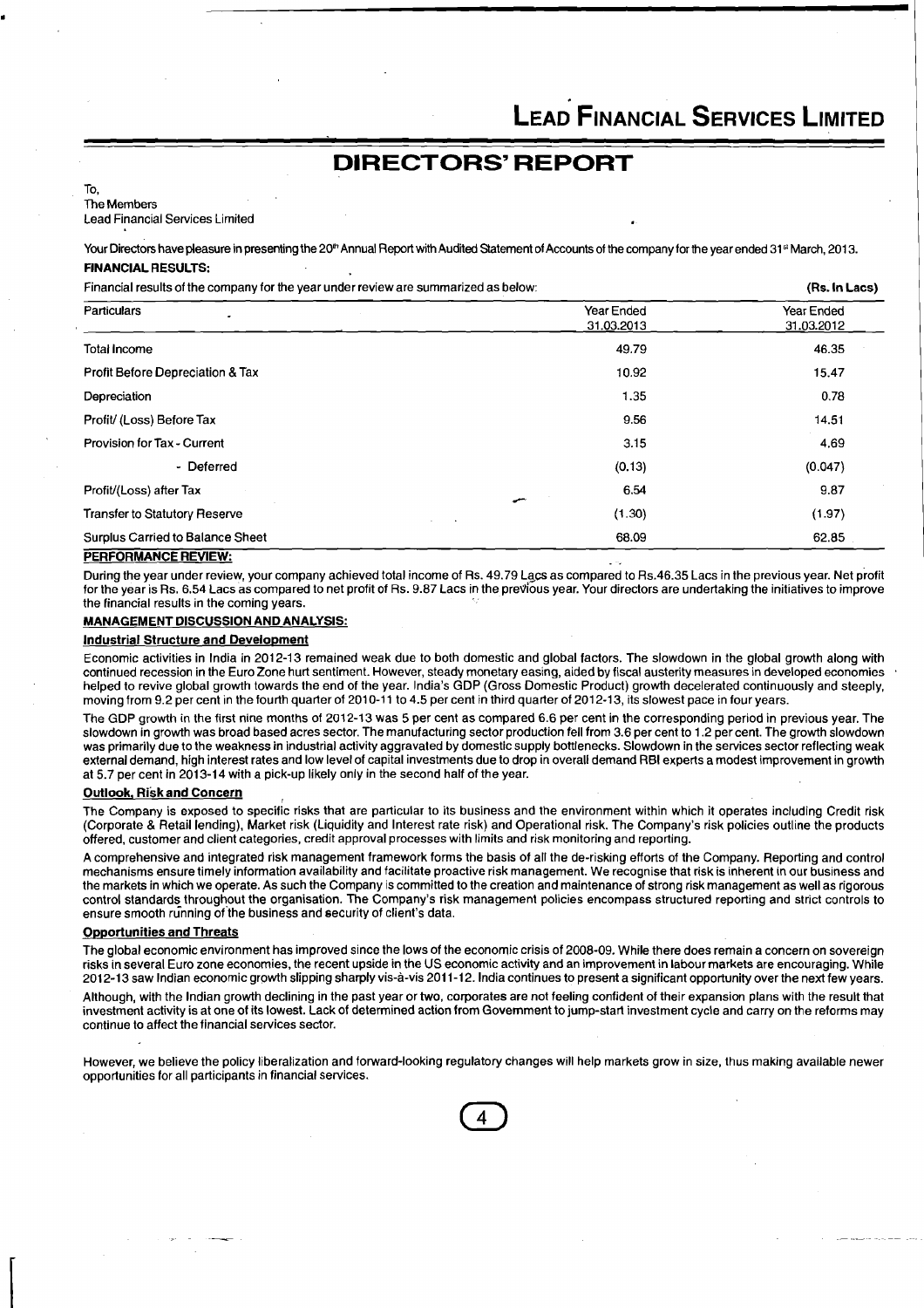#### Adequacv of Internal Control Svstem

The Company maintains a system of well established policies and procedures for internal control of operations and activities, and these are continually reviewed for effectiveness. The internal control system is supported by qualified personnel and a continuous program of internal audit. The prime objective of such audits is to test the adequacy and effectiveness of all internal control systems laid down by the management and to suggest improvements. We believe that the Company's overall system of internal control is adequate given the size and nature of operations and effective implementation of internal control self assessment procedures. The Company encourages and recognizes improvements in work practices. The internal control system of the Company is also reviewed by the Audit Committee periodically.

#### Financial Performance

#### **<sup>I</sup>**' Ooerational Results. **201 1-1 2** Versus **201 2-201** 3:

|         | (Rs. in Lacs) |
|---------|---------------|
| 2011-12 | 2012-13       |
| 46.35   | 49.79         |
| 12.48   | 12.67         |
| 18.57   | 26.19         |
| 0.78    | 1.35          |
| 31.83   | 40.22         |
| 14.51   | 9.57          |
| 4.65    | 3.02          |
| 9.86    | 6.54          |
| 330     | 330           |
| 74.17   | 80.71         |
| 0.30    | 0.20          |
| $\sim$  |               |
|         | ~             |

Company operates only in one segment.

#### DIVIDEND:

Your Directors regret their inability to recommend any dividend in view of deploying the funds for expansion of business during the year under review. FIXED DEPOSITS:

Your Company has not accepted any deposits from public. There are no unclaimed or unpaid deposits as on 31<sup>st</sup> March, 2013.

#### DIRECTORS:

Mr. Pradeep Kumar Jain, Director of the Company retires by rotation at the forthcoming Annual General Meeting and being eligible offers himself for re-appointment.

The Board recommends the appointment of Mr. Vijay Kumar as the Whole Time Director of the Company for a period of five years with effect from 1<sup>st</sup> August, **201 3** at a remuneration of **Rs.15,000/-** per month.

Mr Ravi Kumar Goel was appointed as an Additional Director w.e.f; **29.05.201 3,** who has resigned on **30.07.2013.** 

#### MATERIAL CHANGES:

There are no material changes and commitments, affecting the financial position of the company between the end of financial year of your company and the date of Director's Report.

## **AUDITORS:**

M/s. G.C. Sharda & Co., Chartered Accountants, the Auditors of the company retires at the forthcoming Annual General Meeting and is eligible for reappointment. The Audit Committee and your Board recommend their reappointment as Auditors of the Company. The company has received letter from them to the effect that their appointment, if made would be within prescribed limit under Section **224(1** B) of the Companies Act, **1956.** 

#### AUDITOR'S REPORT:

The observations in the Auditor's Report are dealt in the notes forming part of accounts at appropriate places and the same being self explanatory, no further comment is considered necessary.

#### DEMATERlALlSATlON OF SHARES:

As the members are aware, your company's shares are tradable compulsory in electronic form. Accordingly, your company has established connectivity with both the depositories i.e. National Securities Depository Ltd. (NSDL) and Central Depository Services (India) Ltd. (CDSL). Members may avail the facility of dematerialization of company's shares on either of the Depositories as aforesaid.

#### DIRECTORS' RESPONSIBILITY STATEMENT:

Pursuant to Section 21 7(2AA) of the Companies Act, **1956,** with respect to Directors' Responsibility Statement, it is hereby confirmed:

- i) That in the preparation of the accounts for the financial year ended **31"** March, **201 3;** the applicable accounting standards have been followed along with proper explanation relating to material departures.
- ii) That the Directors have selected such accounting policies and applied them consistently and made judgments and estimates that were reasonable and prudent so as to give a true and fair view of the state of affairs of the Company at the end of the financial year and of the proffi of the Company for the year under review.
- iii) That the Directors have taken proper and sufficient care for the maintenance of adequate accounting records in accordance with the provisions of the Companies Ad, **1s for safeguarding the** assets of the Company and for prevenbng and detecting fraud and other imegularities.
- N) That the Directors have prepared **the** accounts forthe financial year **ended 31** \* **March, 201 3** on 'going concern' basis.

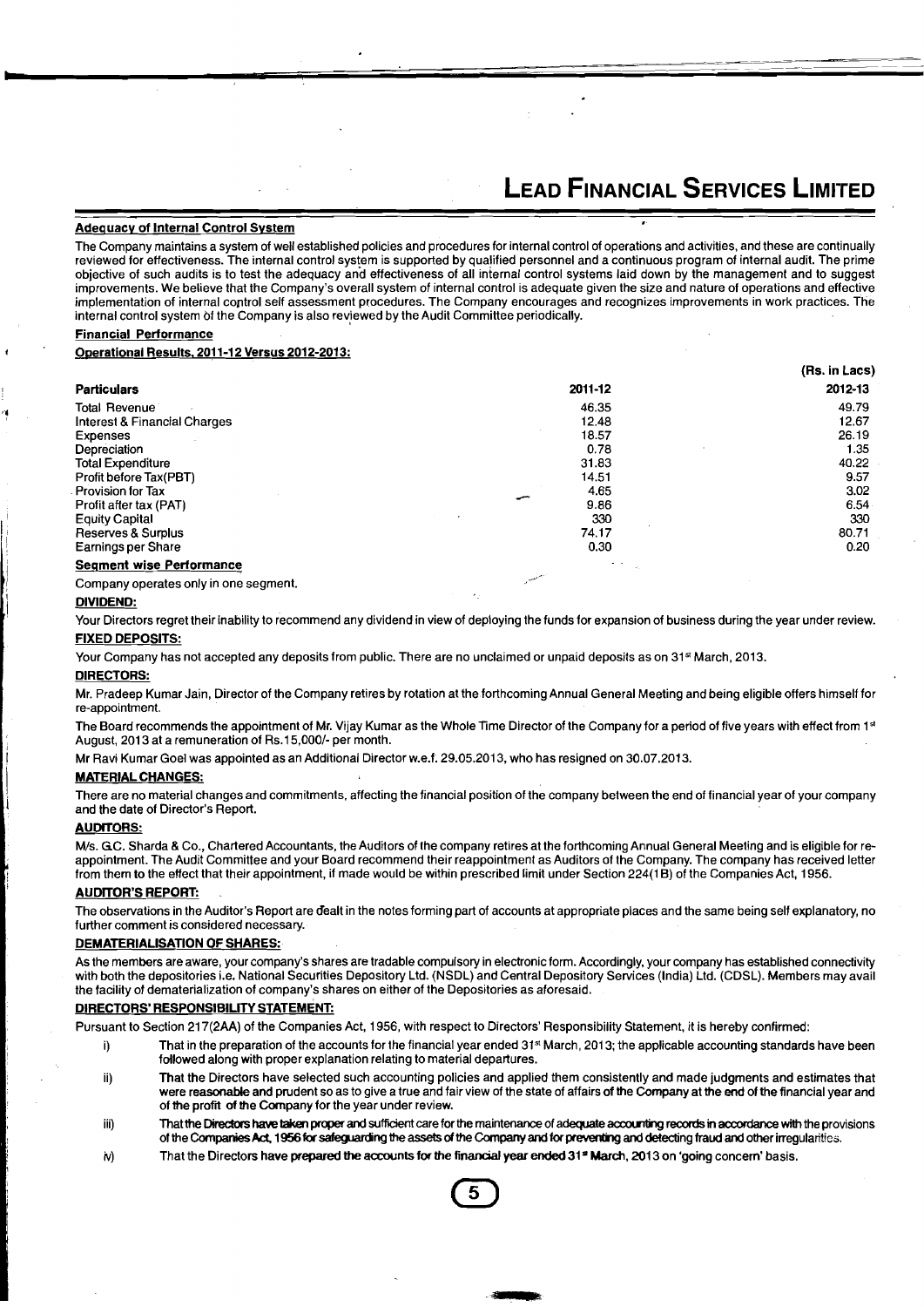#### PARTICULARS OF EMPLOYEES:

There is no employee whose particulars are required to be furnished in terms of Sec. 21 7(2A) of the Companies Act, 1956 and rules made thereunder. PERSONNEL: The Board wishes to place on record their deep appreciation of all employees of the company for their endeavor and co-operation. The relations with employees continued to be cordial throughout the year. CONSERVATION OF ENERGY. TECHNOLOGY ABSORPTlON AND FOREIGN EXCHANGE EARNINGS AND OUTGO: Particulars regarding conservation of energy, technology absorption, foreign exchange, earning and outgo Information as required under section 217 (1) (e) of the Companies Act, 1956 read with the Companies (Disclosure of particulars in the report of the board of Directors) Rules, 1988 for forming part of the Director's report for the financial year ended 31<sup>st</sup> March, 2013 is as follows :-1. Conservations of Energy a. Energy conservation measures taken , Not Applicable and Not Applicable b. Additional investment & proposals if any being implemented. Not Applicable c. Impact of measures of a & b above for reduction Not applicable Of energy consumption and consequent impact On cost of production Total energy consumption and energy consumption Not Applicable Per unit of production as perform 'A' of the Annexure in respect of industries specified in the schedule thereto. 2. Technology Absorption

- Research and Development (R&b)
- 1. Specific area in which R & D is carried by the company The company is conducting R & D to make its business more
- 
- 2. Benefits derived as a result of the above **R &D**<br>3. Future plan of action
- 
- 
- 
- ii) Recurring Total .<br>R & D Expenditure as a percentage of total turnover

#### Technology Absorption, Adaptation and innovation

- 1. Efforts in brief, made through towards technology absorption, Not Applicable adaptation and innovation 2. Benefits derived as a result of the above efforts, e.g. product Not Applicable
- improvement, cost reduction, product development, import substitution etc.
- 3. Information regarding imported technology
	- (a) Technology Imported None None None
	- (b) Year of Import Not Applicable Not Applicable
	- (c) Has the technology been fully absorbed Not Applicable<br>(d) It not fully absorbed, areas where this has not taken place, Not Applicable (d) It not fully absorbed, areas where this has not taken place, Not Applicable
- reasons therefore and future plans of action
- **3.** Foreign Exchange Earnings and Outgo Activities relating to exports; initiative taken to increase exports; Nil development of new export markets for products, services and
	- export plans.<br>Total foreign exchange used and earned

profitable.<br>The awareness of investor's benefit has increased.

3. Future plan of action The company would continue R & Ds for more investors awareness.<br>4. Expenditure on R & D The company has not undertaken any major expenditure **4. Expenditure on R & D** The company has not undertaken any major expenditure<br>i) Capital on R & D The company has not undertaken any major expenditure 4. Experiment of Final on Reference of the company rise of the company rise of the company rise of the company rise of the company rise of the company rise of the company rise of the company rise of the company rise of the

2. Total foreign exchange used and earned The information of foreign exchange earnings and outflow is furnished in notes to accounts.

### CORPORATE GOVERNANCE:

A report on Corporate Governance appears in this Annual Report and the certificate from M/s. G.C. Sharda & Co., Chartered Accountants, Statutory Auditors with regard to Compliance of the Corporate Governance code by your company is annexed hereto as Annexure and forms part of this report. ACKNOWLEDGEMENT

We thank our clienfs, investors and bankers for their continued support during the year. We place on record our appreciation of the contribution made by employees at all levels. We thank the Government of India, particularly the Securities And Exchange Board of India (SEBI), Stock Exchanges, the State Governments, and other government agencies/authorities for their support, and look forward to their continued support in future. Your Company's employees are the keys for its attaining new heights. Your Directors place on record their deep appreciation of the commitment and professionalism displayed by them.

We also value the support provided by the Company's Shareholders and we look forward to your continuing future support.

#### FOR AND ON BEHALF OF THE BOARD

Place : New Delhi Dated: 30.07.2013



VIJAY KUMAR WHOLE TIME DIRECTOR DIN: 001 **6591 7** 

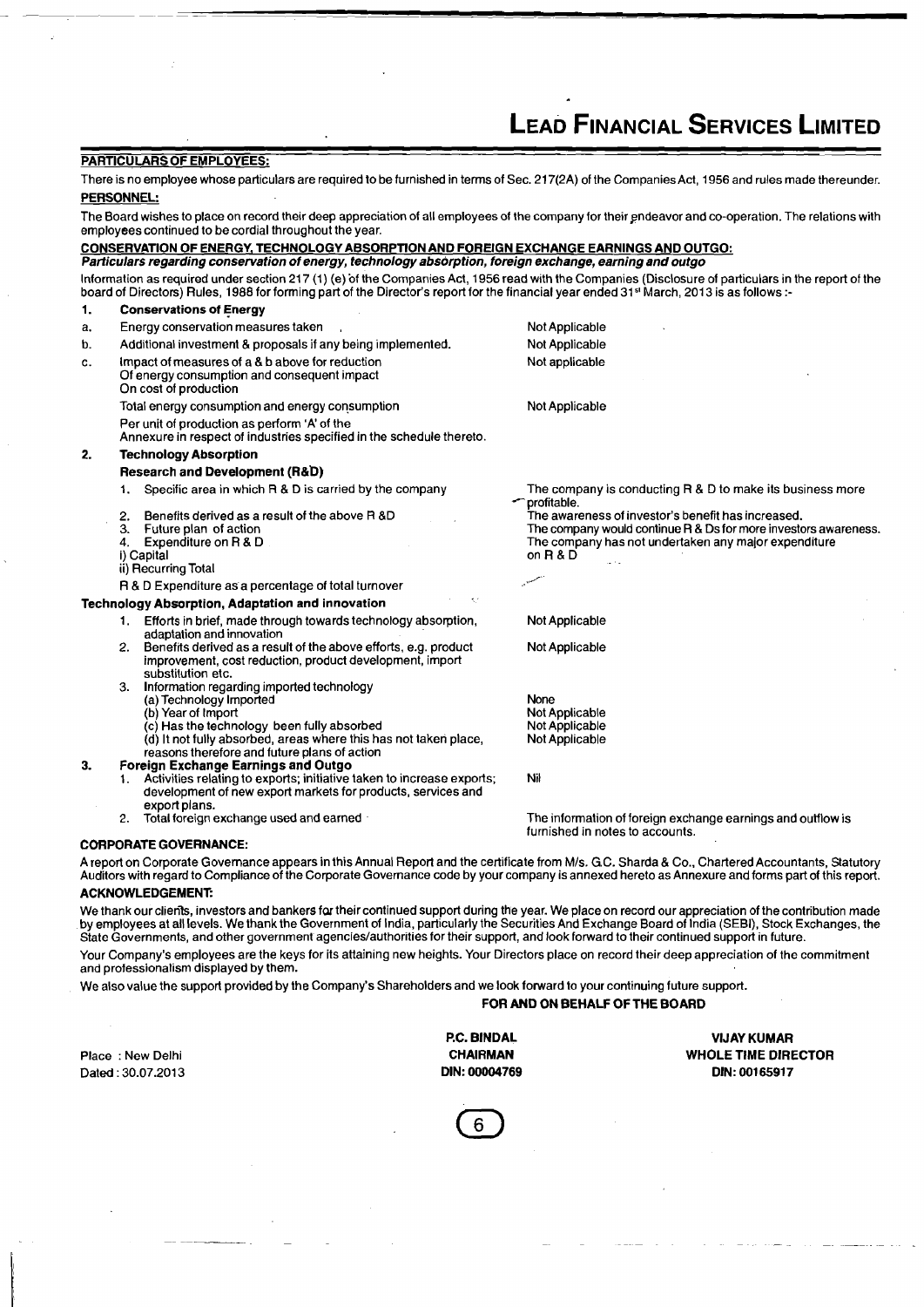## **CORPORATE GOVERNANCE REPORT**

In compliance with Clause 49 of the Listing Agreement entered into with the stock exchanges, the Combany hereby submits the report on matters as mentioned in the said clause and Corporate Governance practices followed by the Company. This section besides being in compliance of the mandatory listing requirement gives an insight into the process of functioning of the Company.<br>1. COMPANY'S PHILOSOPHY ON CODE OF GOVERNANCE

#### 1. **COMPANY'S PHILOSOPHY ON CODE OF GOVERNANCE**

The Corporate Governance philosophy of the Company is driven'by the following fundamental principles:

- v conduct the affairs of the Company in an ethical manner<br>v ensure transparency in all dealings
- v ensure transparency in all dealings<br>v ensure highest level of responsibility
- v ensure highest level of responsibility and accountability<br>v ensure compliance with all laws and requisitions v ensure compiiance with all laws and regulations
- 
- v ensure timely dissemination of all price sensitive information and matters of interest to stakeholders

The Company, through effective dissemination of information to the Directors and active interaction of the Board Members with Senior Management ensures effective oversight of the Company's businesses and activities.

Through the Govemance mechanism in the Company, the Board alongwith its Committees endeavors to strike the right balance with various stakeholders The status of compliance with Clause 49 of the Standard Listing Agreement is enumerated herein below:

#### **2. BOARD OF DIRECTORS**

At the end of year, the Board consisted of four directors, One of them is Executive Director. Shri P.C.Bindal, Promoter of the Company is a Non Executive Director.

| l SI l<br>i Noi           | Name of<br>the Director | <b>Status</b>                 | Date of<br>appointment | Date of  | No. of Board<br><b>Cessation Meetings held</b> | No. of Board<br><b>Meetings</b><br>attended | <b>Last AGM</b><br>attended | No. of other directorship<br>and chairmanship. | and committee membership |                           |
|---------------------------|-------------------------|-------------------------------|------------------------|----------|------------------------------------------------|---------------------------------------------|-----------------------------|------------------------------------------------|--------------------------|---------------------------|
|                           |                         |                               |                        |          |                                                |                                             |                             | Other<br>Directorship in<br>public company     | Committee<br>Membership  | Committee<br>Chairmanship |
|                           | P.C. Bindal             | Non Executive Non Independent | 28.11.94               | N.A.     |                                                |                                             | Yes                         | ---                                            | ---                      | ---                       |
| 2                         | Sanjay Kumar<br>Agarwal | Independent Non Executive     | 25.03.03               | N.A.     | R                                              |                                             | Yes<br>$\mathbf{r}$         |                                                | ---                      | ---                       |
| IЗ                        | Vijay Kumar             | Executive                     | 31.03.06               | N.A.     | 8                                              |                                             | Yes                         |                                                | ---                      | ---                       |
| $\mathbf{A}_{\mathbf{a}}$ | Pradeep Kumar<br>Jain   | Independent Non Executive     | 10.03.07               | N.A.     | 18                                             |                                             | Yes                         | ---                                            | ---                      | ---                       |
| 15.                       | Ravi Kumar Goel         | Independent Non Executive     | 29.05.13               | 30.07.13 | 8                                              | ---                                         | No                          | $- - -$                                        | ---                      |                           |

\* The directorship held by directors do not include alternate directorship and directorship of foreign Companies, section 25 Companies & private limited Companies. \*\* In accordance with clause 49 of the Listing Agreement, membership/chairmanship of only the Audit Committee and Shareholders/Investors Grievance Committee of all Public Ltd. Companies have been considered.

#### **DATE** & **NUMBER OF BOARD MEETINGS HELD**

28.02.2013 Complying with clause 49 of the listing agreement, the Board has adhered to the time gap between two meetings. **RETIREMENT OF DIRECTOR BY ROTATION. RE-APPOINTMENT AND NEW APPOINTMENT OF DIRECTOR**  Eight Board meetings were held during the year on 03.04.2012, 26.05.2012, 25.06.2012, 11.07.2012, 06.08.2012, 05.11.2012, 07.02.2013 and

As required under Clause 49 of the Listing Agreement, brief resume of directors being reappointed, nature of his expertise in specific functional areas and names of companies in which he hold directorship and membership of the committees of the board are furnished hereunder:

- 1. Mr. Pradeep Kumar Jain retires by rotation at the 20<sup>th</sup> Annual General Meeting of the Company and being eligible offers himself for reappointment.
- Mr. Pradeep Kumar Jain, a commerce graduate is a fellow member of the Institute of Chartered Accountants of India. He has more than 24 years of vast experience in the field of finance and Capital Market.
	- He is also director of Evergrowing Investments *81* Consultants Pvl Ltd. and Startrite Financial Sewices Pvl Ltd
- 2. The Board has re-appointed Mr. Vijay Kumar as the Whole Time Director of the Company for a period of five years with effect from 1st August, 2013. Mr. Vijay Kumar is Graduate. He has Rich experience in the field of administration.
- ⇒ Mr. Vijay Kumar is also Director in LFS Securities Limited, LFS Services Private Limited, Lead Business Solutions Private Limited, Privy Value Realty Private Limited, Karni Mata Auto Private Limited

#### **CODE OF CONDUCT**

The Company's Code of Conduct, as adopted by the Board of Directors, is applicable to all Directors, Senior Management and Employees of the Company. The Code of Conduct of the Company covers substantial development, disclosure of material information, integrity of financial reporting, continuous improvement of the internal control system and sound investor relations.

The Code has been circulated to all the members of the Board and senior management personnel and the compliance with the Code of Conduct and Ethics is affirmed by them annually.

A declaration signed by the Whole Time Director of the Company is given below:

This is to certify that, to the best of my knowledge and belief, for the financial year ended on 31st March, 2013, all Board members and Senior Management Personnel have **affirmed** compliance with the Code of Conduct for Directors and Senior Management respectively.

Vijay Kumar Date: 01 st April, 201 3 Whole Time Director

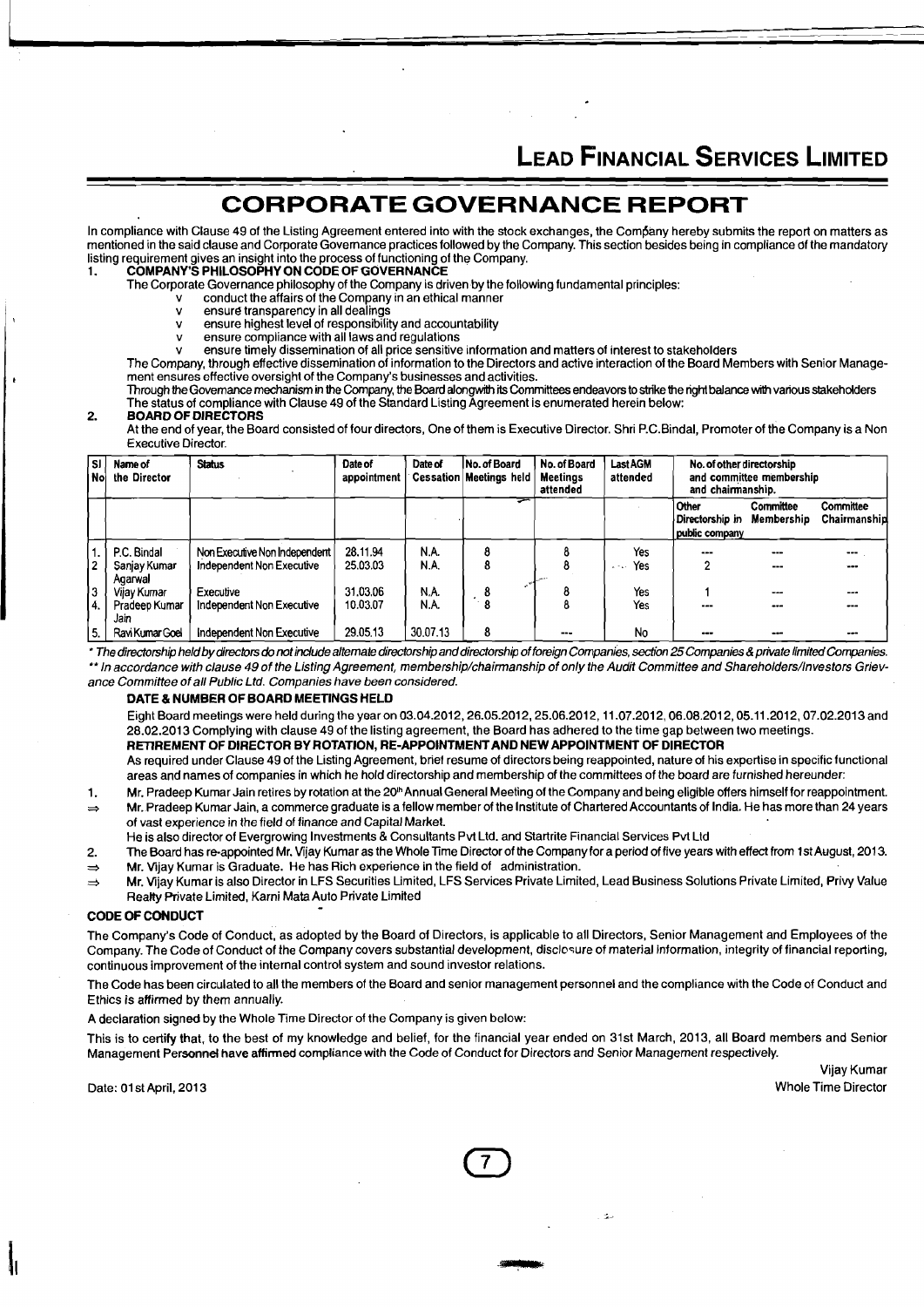## 3. AUDIT COMMITTEE

The Company has an Audit Committee of Directors since 25<sup>th</sup> March 2003. The Committee has the powers similar to those stated in the listing Agreement and exercises most of the functions as per terms of reference of the Audit Committee.

## **COMPOSITION**

Presently, the Audit Committee of the Board of your company comprises of three members alf non executive directors and out of whom two are independent directors. The committee functions under the chairmanship of Shri Pradeep Kumar Jain who is an independent director. The External composition of committee is as follows:<br>
Name of Members Designation Status / Position

3. P C Bindal

2. Sanjay Kumar Agarwal

Member Member

1. Pradeep Kumar Jain Chairman Independent Non Executive Director lndependent Non Executive Director Non Executive Director

#### ROLE OF AUDIT COMMITEE

The broad terms of reference of Audit Committee include inter-alia the following:-

- Review quarterly and annual financial statements before submission to the Board for approval;

- Discuss with Auditors about lnternal Control System and to consider their observations and follow-up;

- Review of risk management policies and practices;

- Ensure compliance of Internal Control System;

- Investigate on any matter referred by the Board;

-Make recommendation to the Board on any matter relating to the financial management of the Company, including the Audit Report.

#### NO. OF MEETINGS AND ATTENDENCE AT MEETINGS

Four meetings of Audit Committee were held during the year 2012-13, on 26<sup>th</sup> May 2012, 6<sup>th</sup> August 2012, 5<sup>th</sup> Nov 2012 and 7<sup>th</sup> February, 2013. The Attendance of the Committee members at the above meetings is as follows

| MEMBERS                     | <b>COMMITTEE MEETINGS</b> |          |  |  |
|-----------------------------|---------------------------|----------|--|--|
|                             | Held                      | Attended |  |  |
| 1. Sh. Pradeep Kumar Jain   |                           | 4        |  |  |
| 2. Sh. Sanjay Kumar Agarwal |                           | 4        |  |  |
| 3. Sh. P C Bindal           |                           | 4        |  |  |

Statutory Auditors and Company Secretary are special imritees to the Audit Committee meetings.

#### **4.** SHARE TRANSFER AND INVESTORS GRIEVANCE COMMITTEE

In order to give appropriate level of focus to shareholders and investors related matters, the Company has a "Share Transfer and Investor Grievance Committee."

../.

The main areas and functions of Share Transfer and Investors Grievances Committee basically include redressal of shareholders and investors complaints like transfur of shares, non-receipt of Annual Report, non-receipt of declared dividends etc, consolidation and sub-division of share certificates, approving the transfer(s), transmission(s) and issue of duplicate share certificates and rematerialisation of the shares and transposition of names. Composition

Presently; The Committ. e comprises of three directors namely Sh. Sanjay Kumar Agarwal, Sh.Vijay Kumar and Sh Pradeep Kumar Jain. The Committee functions under the Chairmanship of Sh. Sanjay Kumar Agarwal.

The Share holders may send their complaints to grievance redressel division at following e-mail address:

lead financial@rediffmail.com

#### Complaints

During the year under review the company has not received any complaint from shareholders. There are no pending transfers as on 31<sup>st</sup> March 2013. Meetings

The Committee has been holding regular meetings to ensure compliance with the provisions of the Companies Act, 1956 and the Listing Agreement and ensure proper services to investors.

#### REMUNERATION COMMITTEE

The company constituted remuneration commit<sup>+</sup> <sup>9</sup> on 29.05.2013 to review and recommend payment of annual salaries, agreements and other employment conditions of the Executive Directors comprising Managing Director and whole Time Directors, The Committee fixes the remuneration after taking in consideration remuneration practices followed by companies of similar size and standing in the industry. The Committee periodically reviews and recommends suitable by revision in the remuneration package of executive directors to the board.

The remuneration committee presently comprises of three directors as its members. All the members of the Committee are independent, nonexecutive and person of repute and have sound knowledge of management practices.

#### Composition:

The constitution of remuneration committee is as follows:

| S. No. | Name of Directors        | <b>Status</b> | Category of Membership     |
|--------|--------------------------|---------------|----------------------------|
|        | "Mr. Pradeep Kumar Jain  | Chairman      | Independent, Non-executive |
| 2      | Mr. Sanjay Kumar Agarwal | Member        | Independent, Non-executive |
| З.     | Mr. Ravi Kumar Goel      | Member        | Independent, Non-executive |

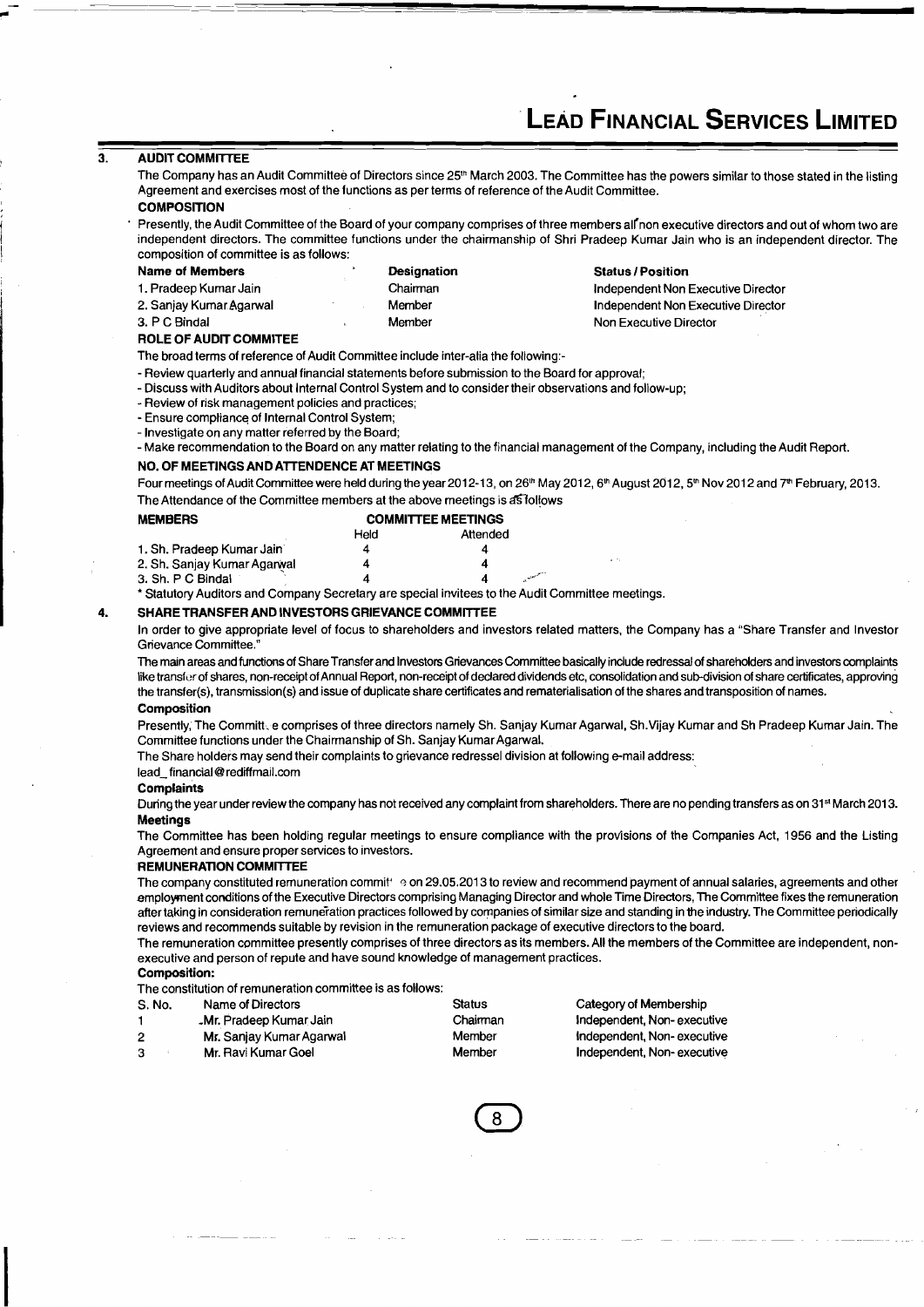#### **Meeting and Attendance:**

During the financial year one remuneration committee meeting was held on 29<sup>th</sup> July, 2013 and all the three members were present in that meeting. **REMUNERATION POLICY:** 

Subject to the approval of the Board of Directors and subsequent approval by the Shareholders at the General Body Meeting and such authorities as the case may be, remuneration of the Managing / Whole- Time Director is fixed by the remuneration committee. The remuneration is fixed considering various factors such as qualifications, experience, expertise, prevailing remuneration in the competitive industries, financial position of the company etc. The remuneration structure comprises basic salary, commission, perquisites and allowances, contribution to provident fund and other funds in accordance with various related provisions of the Companies Act, 1956. The non-executive directors have neither been paid any remuneration nor a sitting fees and reimbursement of actual travel expenses for attending the board Meeting.

#### **COMPLIANCE OFFlCER AND CONTACT ADDRESS**

As per the requirement of the Listing Agreement with the Stock Exchange, Mr P C Bindal is the Compliance Officer of the Company. Contact Address: 101, Sitaram Mansion, 71 8/21, Joshi Road, Karol Bagh, New Delhi-110005

Telephone/Fax no: 011-23549822 Email ID: lead financial@rediffmail.com

#### **5. GENERAL BODY MEETINGS:**

Location and time for the last three Annual General Meetings (AGM).

| Year    | Location                                                                    | Date        | Time      | <b>Special Resolution Passed</b> |
|---------|-----------------------------------------------------------------------------|-------------|-----------|----------------------------------|
| 2009-10 | 304 Sita Ram Mansion, 718/21, Joshi Road.<br>Karol Bagh, New Delhi-110005.  | 25.09.10    | 10.30 a.m |                                  |
| 2010-11 | 304, Sita Ram Mansion, 718/21, Joshi Road,<br>Karol Bagh, New Delhi-110005. | $-24.09.11$ | 10.30 a.m |                                  |
| 2011-12 | 304, Sita Ram Mansion, 718/21, Joshi Road,<br>Karol Bagh, New Delhi-110005. | 22.09.12    | 10.30 a.m | -                                |
|         | No special resolution was put through Postal Ballot during last year.       |             |           |                                  |

#### **6. COMPLIANCE WITH OTHER MANDATORY REQUIREMENTS.**

#### i) **MANAGEMENT DISCUSSION AND ANALYSIS**

A Management Discussion and Analysis Report forms part of the Annual Report and includes discussions on various matters specified under clause 49 (IV) (F)

#### **ii) DISCLOSURES**

a) The details of transactions, if any, with related parties are placed before the audit committee on quarterly basis. Related party transactions during the year are disclosed in notes to accounts.

**b)** The Company is following the Generally Accepted Accounting Policies of the trade which provides a true and fair view of the business of the Company and there are no statutory audit qualifications in this regard.

c) In terms of Clause 49(V) of the Listing Agreement, the Whole Time Director and the Chief Financial Officer made a certification to the Board of Directors in the prescribed format for the year under review which has been reviewed by the Audit Committee and taken on record by the Board. **d)** Though the Company does not have a Whistle Blower Policy. However it is ensured that every personnel can approach to the Audit

Committee as and when he so desire. **e)** All the mandatory requirements have been complied with. The Company always endeavors to comply with non-mandatory requirements as far as possible.

**f)** The Company has in place a risk management mechanism to inform the Board members about the risk assessment & minimization procedures, the Board reviews the same from time to time.

**g)** There were no instancesof non-compliance or penalty structures imposed on the Company by Stock Exchange or SEBI or any statutory authority on any matter related to capital markets, during the last year.

**h)** All Mandatory requirements as per Clause 49 of the Listing Agreement have been complied with by the Company.

#### **7. MEANS OF COMMUNICATION** -

Quarterly results for the quarters ending on 30<sup>th</sup> June 2012, 30<sup>th</sup> September 2012, 31<sup>st</sup> December 2012 and audited results for the quarter and year ended on 31st March 2013 were published in "Pioneer" and "Vir Arjun". The results are promptly furnished to the Stock Exchange for display on their respective websites.

July-September 201 2 5" November 201 2 6" November 201 2 October-December 2012 January-March 2013 2013 29th May 2013 20th May 2013 20th May 2013 (Audited)

**Quarters Contract Contract Contract Contract Date of Board Meeting Contract Contract Press Release April 2012**<br>  $\theta^{\text{th}}$  August, 2012 **Contract Contract Contract Contract Press Release** Quarters **Date of Board Meeting Date of Press H**<br>April – June 2012 **6th** August, 2012 **6th August, 2012** 7<sup>th</sup> August, 2012

The official press releases of Company are displayed on the website of The Bombay Stock Exchange Limited

#### **8. SUBSIMARY COMPANIES**

As on 31.03.2013, **thecompany** does not have any subsidiary company whether Indian or foreign.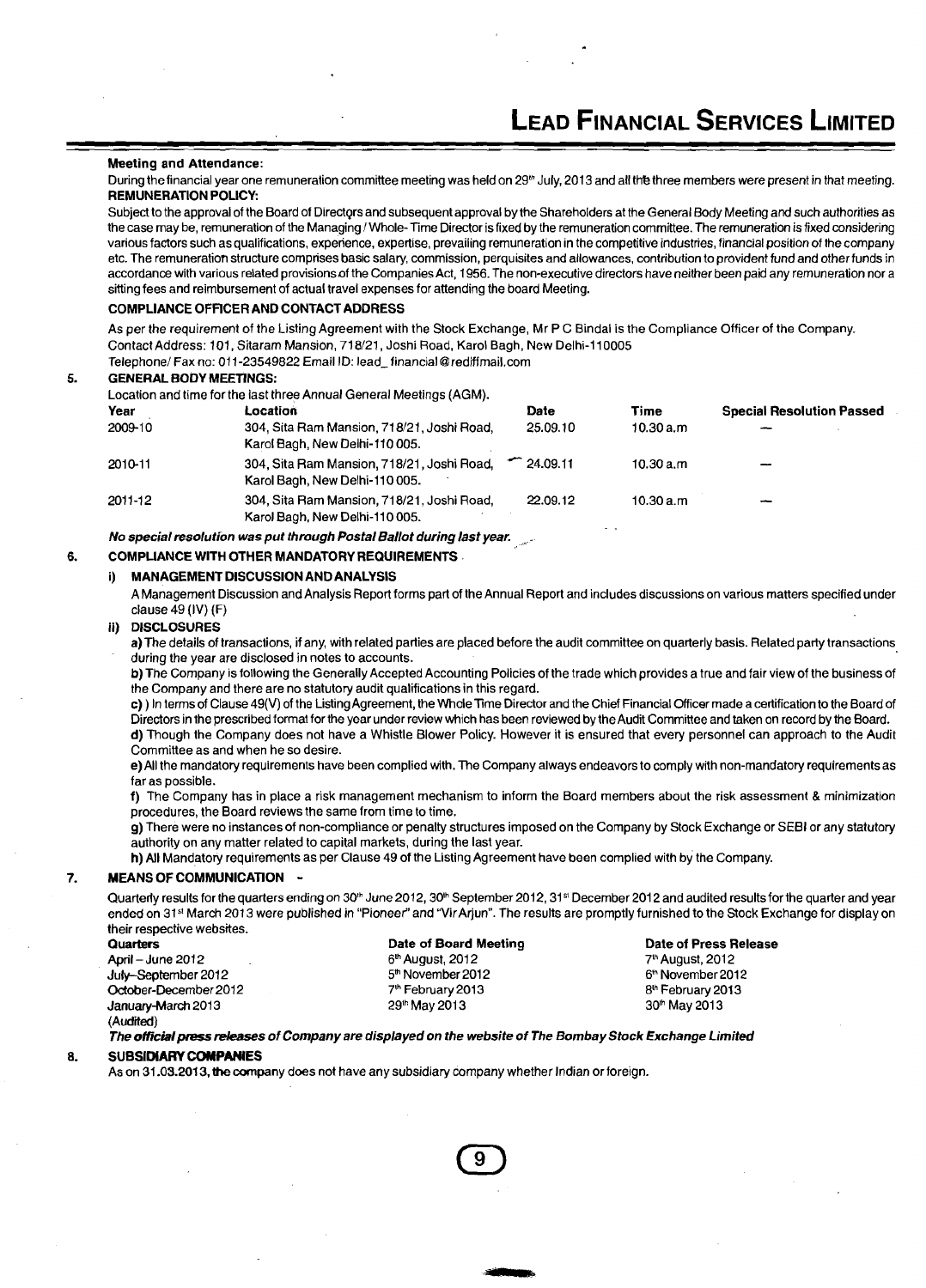| <b>GENERAL SHAREHOLDERS' INFORMATION</b>                            |                                                                                                   |                                                                                                                         |                            |                                                                                                                                      |  |  |  |  |
|---------------------------------------------------------------------|---------------------------------------------------------------------------------------------------|-------------------------------------------------------------------------------------------------------------------------|----------------------------|--------------------------------------------------------------------------------------------------------------------------------------|--|--|--|--|
| i)                                                                  | <b>ANNUAL GENERAL MEETING</b>                                                                     |                                                                                                                         |                            |                                                                                                                                      |  |  |  |  |
| Date and Time                                                       |                                                                                                   | Saturday, 21st September, 2013<br>At 10.30 A.M.                                                                         |                            |                                                                                                                                      |  |  |  |  |
| Venue                                                               |                                                                                                   | 304, Sita Ram Mansion, 718/21 Joshi Road Karol Bagh, New Delhi - 110 005                                                |                            |                                                                                                                                      |  |  |  |  |
| <b>FINANCIAL CALENDAR</b><br>ii)                                    |                                                                                                   | 1st April to 31st March                                                                                                 |                            |                                                                                                                                      |  |  |  |  |
| <b>BOOK CLOSURE</b><br>iii)                                         |                                                                                                   | 16 <sup>th</sup> September, 2013 to 21 <sup>st</sup> September, 2013 (both days inclusive)                              |                            |                                                                                                                                      |  |  |  |  |
| <b>LISTING ON STOCK EXCHANGES</b><br>iv)                            |                                                                                                   |                                                                                                                         |                            |                                                                                                                                      |  |  |  |  |
|                                                                     | Your company's shares are listed on the following stock exchanges:                                |                                                                                                                         |                            |                                                                                                                                      |  |  |  |  |
| (1) The Stock Exchange, Mumbai<br>Corporate Relationship Department | Ist Floor, New Trading Ring, Rotunda Building,<br>PJ Towers, Dalal Street, Fort, Mumbai - 400 001 |                                                                                                                         |                            |                                                                                                                                      |  |  |  |  |
|                                                                     |                                                                                                   | Listing fees including for the year 2013-14 has been paid on due date to the Stock Exchange.                            |                            |                                                                                                                                      |  |  |  |  |
| <b>Month</b>                                                        | prices of the BSE Sensex during the financial year are as follows:<br>High                        | <b>Bombay Stock Exchange Limited</b>                                                                                    | <b>BSE (SENSEX)</b><br>Low |                                                                                                                                      |  |  |  |  |
| April 2012                                                          | 9.14                                                                                              | Low<br>9.14                                                                                                             | High<br>17,664.10          | 17,010.16                                                                                                                            |  |  |  |  |
| May 2012                                                            |                                                                                                   |                                                                                                                         | 17,432,33                  | 15,809.71                                                                                                                            |  |  |  |  |
| June 2012                                                           |                                                                                                   |                                                                                                                         | $-17,448.48$               | 15,748.98                                                                                                                            |  |  |  |  |
| <b>July 2012</b>                                                    |                                                                                                   |                                                                                                                         | 17,631.19                  | 16,598.48                                                                                                                            |  |  |  |  |
| August 2012                                                         | 8.92                                                                                              | 8.50                                                                                                                    | 17,972.54                  | 17,026.97                                                                                                                            |  |  |  |  |
| Sept 2012                                                           | 10.50                                                                                             | K.<br>9.36                                                                                                              | 18,869.94                  | 17,250.80                                                                                                                            |  |  |  |  |
| Oct 2012                                                            | 11,02                                                                                             | 11.02                                                                                                                   | 19,137.29                  | 18,393.42                                                                                                                            |  |  |  |  |
| Nov 2012                                                            |                                                                                                   |                                                                                                                         | 19,372,70                  | 18,255.69                                                                                                                            |  |  |  |  |
| Dec 2012                                                            | 10.90                                                                                             | 10.90                                                                                                                   | 19,612.18                  | 19,149.03                                                                                                                            |  |  |  |  |
| Jan 2013                                                            | 10.36                                                                                             | 10.36                                                                                                                   | 20,203.66                  | 19,508.93                                                                                                                            |  |  |  |  |
| Feb 2013                                                            | 9,85                                                                                              | 9,85                                                                                                                    | 19,966.69                  | 18.793.97                                                                                                                            |  |  |  |  |
| March 2013                                                          | 9.36                                                                                              | 8.90                                                                                                                    | 19.754.66                  | 18,568.43                                                                                                                            |  |  |  |  |
| vi) STOCK CODE                                                      | Stock Code for the Equity Shares of the Company at Bombay Stock Exchange is: 531288               |                                                                                                                         |                            |                                                                                                                                      |  |  |  |  |
|                                                                     | vii) REGISTRAR & SHARE TRANSFER AGENT                                                             |                                                                                                                         |                            |                                                                                                                                      |  |  |  |  |
|                                                                     |                                                                                                   |                                                                                                                         |                            |                                                                                                                                      |  |  |  |  |
|                                                                     |                                                                                                   |                                                                                                                         |                            | The company has appointed Beetal Financial and Computer Services (P) Limited (Beetal) as its Registrar and Share Transfer Agent. The |  |  |  |  |
|                                                                     | Beetal Financial & Computer Services Private Limited                                              | shareholders are advised to approach Beetal on the following address for any share & demat related queries and problem. |                            |                                                                                                                                      |  |  |  |  |

Tel: 011-29961 281,29961 282 Fax: 011 -29961284 E-Mail ID: beetal @ beetalfinancial.com Website: www.beetalfinancial.com

#### vii) TRANSFER SYSTEM

Transfer of equity shares are handled by Beetal Financial and Computer Services (P) Limited. The transferee is required to furnish transfer deed duly complete in all respects together with share certificate to Beetal Financial and Computer Services (P) Limited at the above address in order to enable beetal to process the transfer. Beetal Financial and Computer Services (P) Limited after complying with SEBl Guidelines and on the basis of valid and complete documents, process the transfer.

As regards transfer of dematerialized shares, the same can be effected through demat accounts of the transferor/s and transferee/s maintained with recognized depository participants.

#### vili) CATEGORIES OF SHAREHOLDERS AS ON **31"** MARCH, 2013

| Category                      | No. of shares | %          |
|-------------------------------|---------------|------------|
| Promoter/PAC's                | 1274020       | 38.61      |
| Banks/financial institutions/ | 17988         | 0.55       |
| Insurance companies           |               |            |
| <b>Bodies Corporate</b>       | 747120        | 22.64      |
| <b>Indian Public</b>          | 1146949       | ٠<br>34.75 |
| NRI's<br>٠                    | 67057         | 2.03       |
| <b>HUF</b>                    | 46866         | 1.42       |
|                               | 3300000       | 100        |

 $10$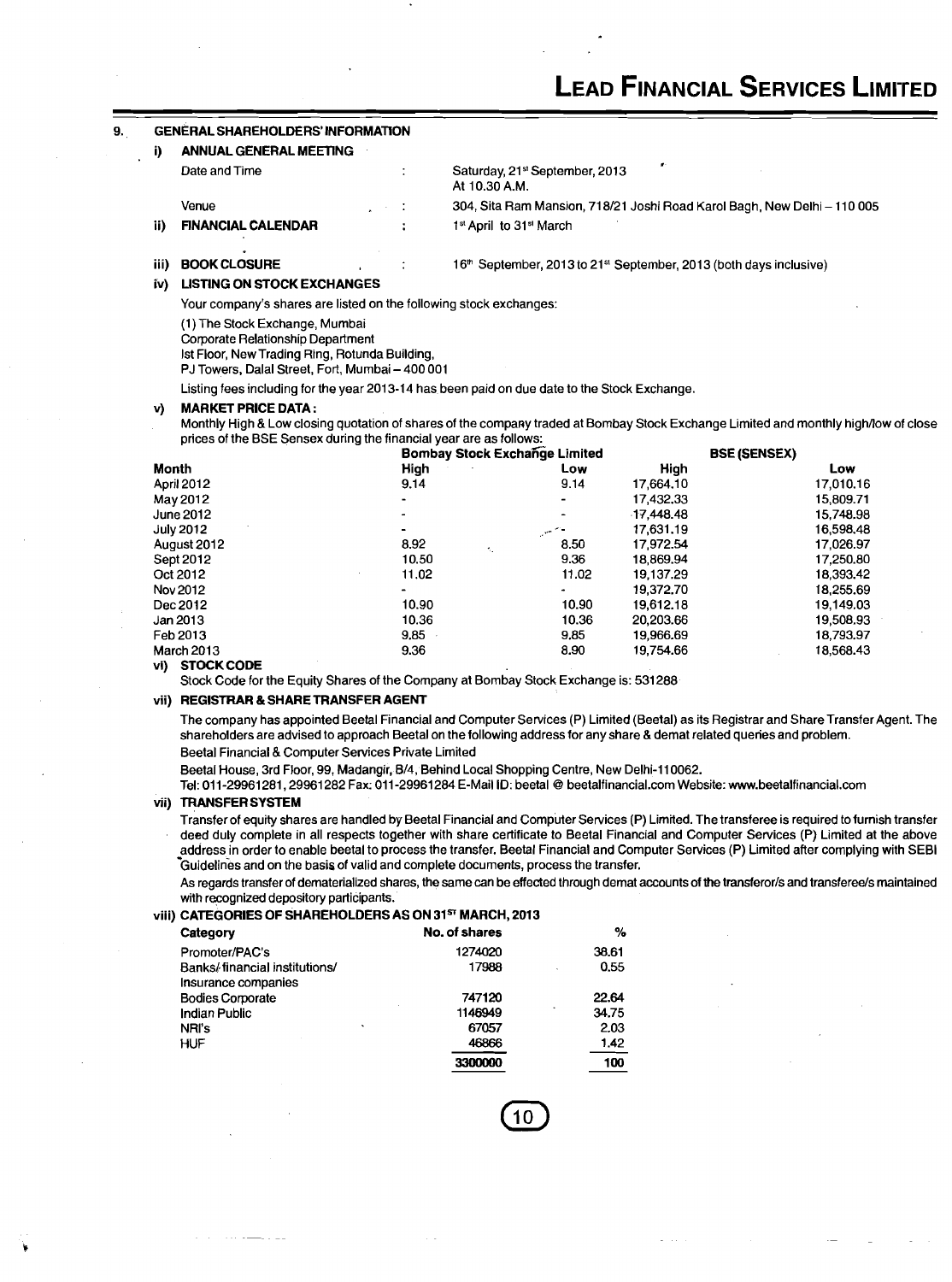|                            |                                                                 |              |               | <b>LEAD FINANCIAL</b> |
|----------------------------|-----------------------------------------------------------------|--------------|---------------|-----------------------|
| (ix)                       | DISTRIBUTION OF SHAREHOLDING AS ON 31 <sup>ST</sup> MARCH, 2013 |              |               |                       |
| <b>SHAREHOLDING</b>        | <b>NUMBER OF</b>                                                | %TO          | NO. OF        | %TO                   |
| OF NOMINAL<br>VALUE OF RS. | <b>SHAREHOLDERS</b>                                             | <b>TOTAL</b> | <b>SHARES</b> | TOTAL                 |
| <b>UPTO 5000</b>           | 1.547                                                           | 84.48        | 218.414       | 6.6186                |
| 5001 TO 10000<br>$\bullet$ | 94                                                              | 5.13         | 71.393        | 2.1634                |
| 10001 TO 20000             | 72                                                              | 3.93         | 102.245       | 3.0983                |
| 20001 TO 30000             | 38                                                              | 2.08         | 88,900        | 2.6939                |
| 30001 TO 40000             | 10                                                              | 0.55         | 35,705        | 1.0820                |
| 40001 TO 50000             | 13                                                              | 0.71         | 60.499        | 1.8333                |
| 50001 TO 100000            | 19                                                              | 1.04         | 136,577       | 4.1387                |
| 100001 AND ABOVE           | 38                                                              | 2.08         | 2,586,267     | 78.3717               |
| <b>TOTAL</b>               | 1.831                                                           | 100.00       | 33,00,000     | 100                   |

#### **(x) DEMATERIALIZATION OF SHARES** & **LIQUIDITY**

The company's equity shares are eligible for dematerialisation. The company has signed agreements with both the depositories namely NSDL and CDSL. The shareholders may therefore hold company's shares in electronic mode. The company's ISIN No. for both the depositories is INE531D01010.

As on 31<sup>\*</sup> March, 2013, 38.12% and 1.92% of the Equity Shares of the Company are held in dematerialized form with NSDL and CDSL respectively.

#### **xi) ADDRESS FOR CORRESPONDENCE**

Lead Financial Services Limited **101,** Sita Ram Mansion, **718121,** Joshi Road, Karol Bagh

New **Delhi-110005** Tel. **23549822-23** Fax. **23623829** +?

#### **CERTIFICATE FROM AUDITORS REGARDING COMPLIANCE OF CONDITIONS OF CORPORATE GOVERNANCE**

#### To the members of Lead Financial Services Limited

We have examined the compliance of conditions of Corporate Governance by Lead Financial Services Limited, for the year ended on **31"** March **201 3** as stipulated in clause **49** of listing agreement of the said company with the Stock Exchange (s).

The compliance of conditions of Corporate Governance is the responsibility of the management. Our examination has been limited to the review of the procedures and implementation thereof adopted by the Company for ensuring compliance of the conditions of the Corporate Governance. It is neitheran audit nor an expression of opinion on the financial statements of the Company.

In our opinion and to the best of our information and according to the explanations given to us and the representations made by the Directors and the management, we certify that the company has complied with the conditions of Corporate Governance as stipulated in the clause **49** of the above mentioned Listing Agreement.

On the basis of the records maintained by the Shareholders/Investors Grievance Committee' of the Company, we state that, no investor grievances were received during the year.

We further state that such compliance is neither an assurance as to the future viability of the company nor the efficiency or effectiveness with which the Management has conducted the affairs of the company,

> **For GC.SHARDA** & **CO.**  Chartered Accountants (FRN - **500041** N)

> > **(C.A. ADlT SHARDA)**  Partner **M.No.526605**

Place : New Delhi Date: 30.07.2013

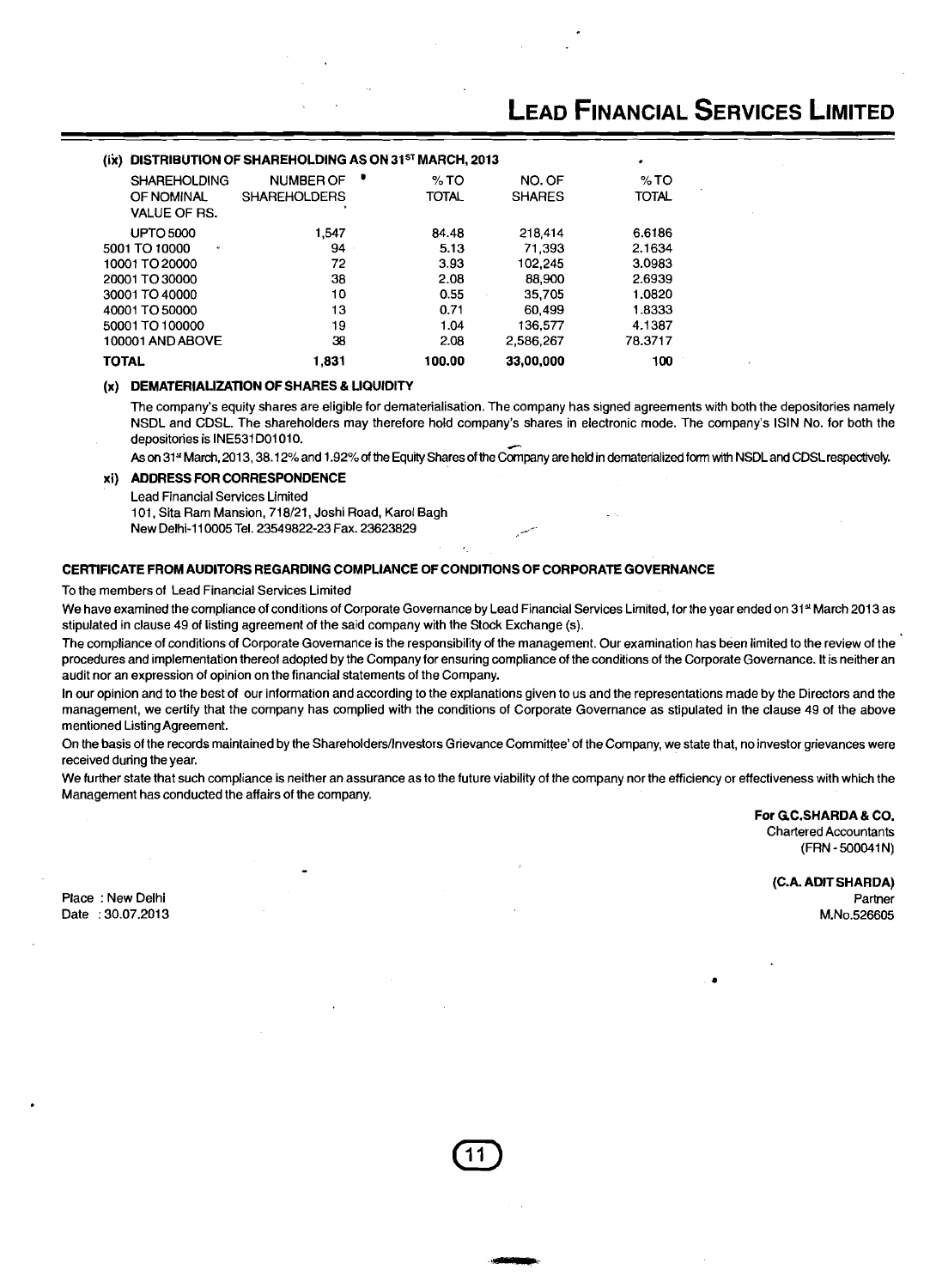## **INDEPENDENT AUDITORS' REPORT**

## To the Members of

Lead Financial Services Limited

#### Report on the Financial Statements

We have audited the accompanying financial statements of Lead Financial Services Limited ("the Company"), which comprise the Balance Sheet as at March 31, 2013, the Statement of Profit and Loss and Cash Flow Statement for the year then ended, and a summary of significant accounting policies and other explanatory information.

#### Management's Responsibility for the Financial Statements

Management is respohsible for the preparation of these financial statements that give a true and fair view of the financial position, financial performance and cash flows of the Company in accordance with the Accounting Standards referred to in sub-section (3C) of section 211 of the Companies Act, 1956 ("the Act"). This responsibility includes the design, implementation and maintenance of internal control relevant to the preparation and presentation of the financial statements that give a true and fair view and are free from material misstatement, whether due to fraud or error.

#### Auditor's Responsibility

Our responsibility is to express an opinion on these financial statements based on our audit. We conducted our audit in accordance with the Standards on Auditing issued by the Institute of Chartered Accountants of India. Those Standards require that we comply with ethical requirements and plan and perform the audit to obtain reasonable assurance about whether the financial statements are free from material misstatement.

An audit involves performing procedures to obtain audit evidence about the amounts and disclosures in the financial statements. The procedures selected depend on the auditor's judgment, including the assessment of the risks of material misstatement bf the financial statements, whether due to fraud or error. In making those risk assessments, the auditor considers internal control relevant to the Company's preparation and fair presentation of the financial statements in order,to design audit procedures that are appropriate in the circumstances. An audit also includes evaluating the appropriateness of accounting policies used and the reasonableness of the accounting estimates made by management, as well as evaluating the overall presentation of the financial statements.

We believe that the audit evidence we have obtained is sufficient and appropriate to provide a basis for our audit opinion.

Opinion<br>In our opinion and to the best of our information and according to the explanations given to us, the financial statements give the information required by the Act in the manner so required and give a true and fair view in conformity with the accounting principles generally accepted in India:

- in the case of the Balance Sheet, of the state of affairs of the Company as at March 31, 2013;
- b) in the case of the Statement of Profit and Loss, of the profit for the year ended on that date; and
- C) in the case of the Cash Flow Statement, of the cash flows for the year ended on that date.

#### Repbrt on Other Legal and Regulatory Requirements

- **1.** As required by the Companies (Auditor's Report) Order, 2003 ("the Order") issued by the Central Government of India in terms of sub-section (4A) of section 227 of the Act, we give in the Annexure a statement on the matters specified in paragraphs 4 and 5 of the Order.
- 2. As required by section 227(3) of the Act, we report that:
- a) we have obtained all the information and explanations which to the best of our knowledge and belief were necessary for the purpose of our audit;
- b) in our opinion proper books of account as required by law have been kept by the Company so far as appears from our examination of those books
- c) the Balance Sheet, Statement of Profit and Loss, and Cash Flow Statement dealt with by this Report are in agreement with the books of account.
- d) in our opinion, the Balance Sheet, Statement of Profit and Loss, and Cash Flow Statement comply with the Accounting Standards referred to in subsection (3C) of section 211 of the Companies Act, 1956;
- e) on the basis of written representations received from the directors as on March 31, 2013, and taken on record by the Board of Directors, none of the directors is disqualified as on March 31,201 3, from being appointed as a director in terms of clause (g) of sub-section (1) of section 274 of the Companies Act, 1956.
- **9** Since the Central Government has not issued any notification as to the rate at which the cess is to be paid under section 441A of the Companies Act, 1956 nor has it issued any Rules under the said section, prescribing the manner in which such cess is to be paid, no cess is due and payable by the Company.

For GC.SHARDA & CO. Chartered Accountants (FRN - 500041N)

(C.A. ADlT SHARDA)

Partner M.No.526605

Place : New Delhi Date : 29.05.2013

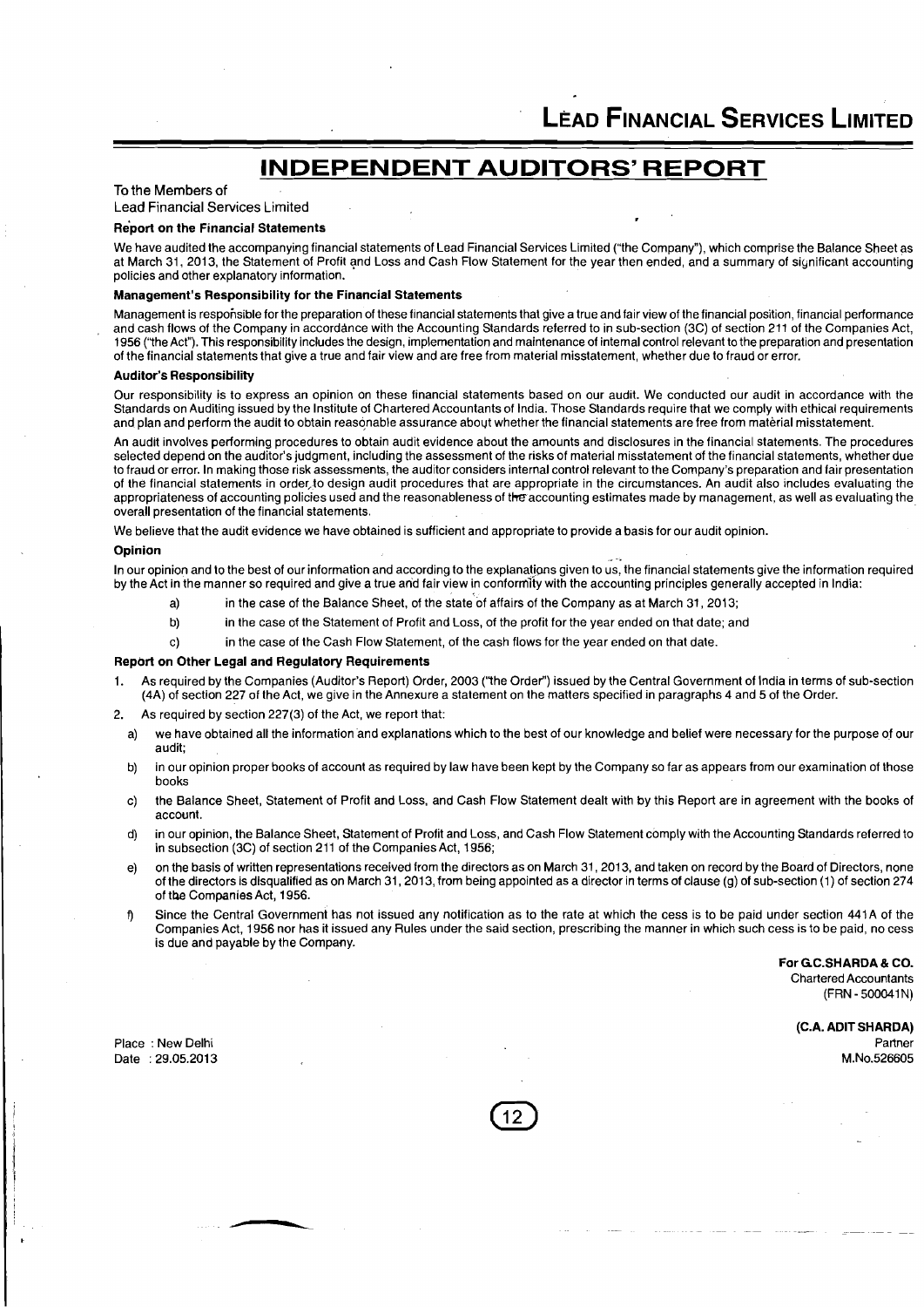#### **Annexure to Independent Auditor's Report**

Referred to in Paragraph 1 under the heading of "Report on Other Legal and Regulatory Requirements" of our report of even date i) In respect of its fixed assets:

- a) The company has maintained proper records showing full particulars including quantitative details and situation of fixed assets.
- b) As explained to us, all the fixed assets have been physically verified by the management in a phased periodical manner, designed to cover all the items over a period of three years, which in our opinion is reasonable having regard to the size of the Company and nature of its assets. Pursuant to the program, a portion of the fixed assets has been physically verified by the management during the year and no material discrepancies were noticed on such physical verification.
- c) During the year, the company has not disposed off substantial /major part of fixed assets.
- ii) In respect of its Inventories:
	- a) As explained to us, the inventory has been physically verified during the year by the management. In our opinion, the frequency of verification is reasonable.
	- b) In our opinion and according to the information and explanations given to us, the procedures of physical verification of inventories followed by the management are reasonable and adequate in relation to the size of the company and the nature of its business.
	- c) In our opinion and according to the information and explanations given to us and on the basis of our examination of the records of inventory, the company is maintaining proper records of inventory. There were no discrepancies noticed on verification between the physical stocks and the books records.
- iii) According to the information & explanations given to us, the company has neither granted nor taken any loans, secured or unsecured, to/ from parties covered in the register maintained u/s 301 of the Companies Act, 1956. Accordingly, the clauses (iii) (a) to (g) of paragraph 4 of the Order are not applicable.
- **N)** In our opinion and according to the information and explanation given to us, there are adequate internal control systems commensurate with the size of the company and the nature of its business with regard to purchases of inventory and fixed assets, sale and sewices. During the course of our audit, we have not observed any major weakness in internal controls.
- a) According to the information and explanations given to us, we are of the opinion that the particulars of contracts or arrangements referred ΛN to in section 301 of the companies Act, 1956 have been so entered.
	- b) In our opinion and according to the information and explanations given to us, the transactions made in pursuance of contracts/ arrangements entered in the Register maintained under section 301 of the Companies Act, 1956 and exceeding the value of Rs. 5,00,0001- in respect of each party during the year have been made at prices which appear reasonable as per information available with the company.
- vi) In our opinion and according to the information and explanations given to us, the company has not accepted any deposits from public to which provisions of sections 58A and 58AA of the Companies Act, 1956 and the Companies (Acceptance of Deposits) Rules, 1975 apply. No order has been passed by the Company Law Board or National Company Law Tribunal or Reserve Bank of India or any Court or any other Tribunal.
- vii) In our opinion, the company has an internal audit system commensurate with the size and nature of its business. The directors are themselves implementing the system.
- viii) The company is an-investment & finance company, hence clause 4(viii) of the Order regarding maintenance of cost records under section 209 (1) (d) of the Companies Act, 1956 is notapplicable to the company.
- ix) a) Undisputed statutory dues including provident fund, investor education and protection fund, employees' state insurance, income tax, sales tax, wealth tax, service tax, custom duty, excise duty, cess and other material statutory dues applicable to it have been regularly deposited with the appropriate authorities.
	- b) According to the information and explanations given to us, no undisputed amounts payable in respect of provident fund, investor education and protection fund, employees' state insurance, income tax, sales tax, wealth tax, service tax, customs duty, excise duty and cess and other material statutory dues applicable to it were in arrears, as at 315' March, 2013 for a period of more than six months from the date they become payable.
	- c) According to the information and explanations given to us, there are no dues of sales tax, income tax, customs duty, wealth tax, service tax, excise duty and cess which have not been deposited on account of any dispute.
- x) The company does not have any accumulated losses at the end of the year. The Company has not incurred any cash losses during the current and the immediately preceding financial year.
- xi) In our opinion and according to the information and explanations given to us, during the year under audit, the company did not have any borrowings from any financial institution, bank or debenture holders.
- xii) According to the information and explanations given to us, **Uw company has nat grmted bans and** advances on the basis of security by way of pledge of shares, debentures and other **securities.**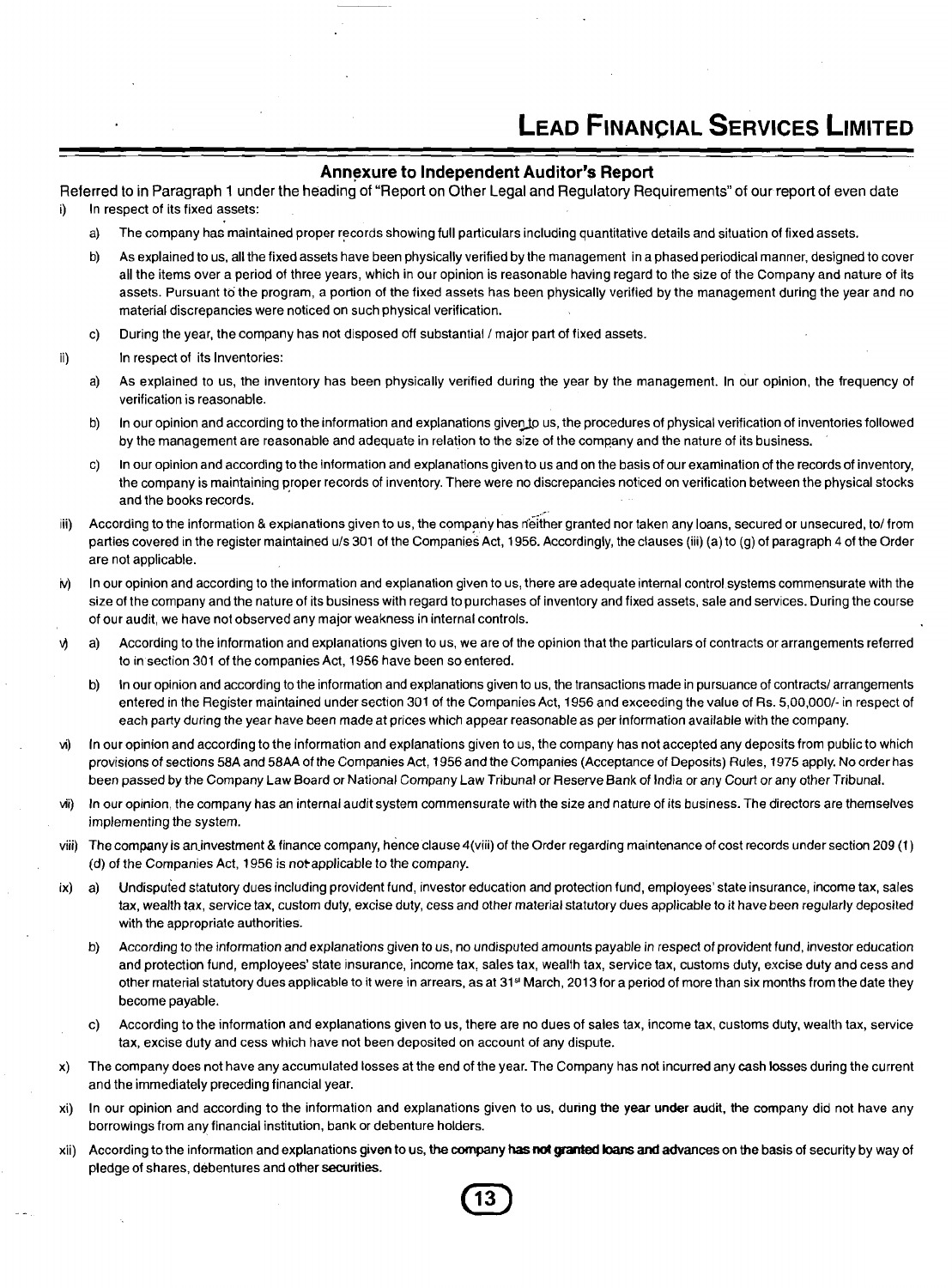- xiii) In our opinion, the company is not a chit fund or a nidhi/ mutual benefit fund/ society. Therefore, the provisions of clause 4 (xiii) of the Order are not applicable to the company. .
- xiv) a) .Based on the records examined by us and according to the information and explanations given to us, we are of the opinion that the company is maintaining proper records of the transactions and contracts of dealing in shares and securities and that timely entries have been made in these records. In the second  $\mathcal{L}$  is a second second second second second second second second second second second second second second second second second second second second second second second seco
	- b) Based on our audit procedures and to the best of our knowledge and belief and according to the information and explanations given to us, the shares and other investments have been held in the Company in its own name except to the extent of the exemption granted under section 49 of the Companies Act, 1956.
- **xv)** According to the information and explanations given to us, the company has given guarantee for loans taken by others from banks and financial institutions. In our opinion and according to the information and explanations given to us, the terms and conditions of such a guarantee are prima facie not prejudicial to the interests of the company.
- xvi) According to the information and explanations given to us, the company has not availed any term loan during the year under audit.
- xvii) According to the information and explanations given to us and on an overall examination of the balance sheet and cash flow statement of the company, we report that no funds raised on short-term basis have been used for long-term investment.
- xviii) According to the information and explanations given to us, the company has not made preferential allotment of shares to parties and companies covered in the register maintained under section 301 of the Act.
- xix) According to the information and explanations given to us, the company had not issued any debentures during the year.
- xx) According to the information and explanations given to us, the company had not raised any money by public issue during the year.
- xxi) According to the information and explanations given to us, no fraud on or by the company has been noticed or reported during the course of our audit.

**For GC.SHARDA** & **CO.**  Chartered Accountants (FRN - 500041 N)

Place : New Delhi Date: 29.05.2013 **(C.A. ADlT SHARDA)**  Partner M.No.526605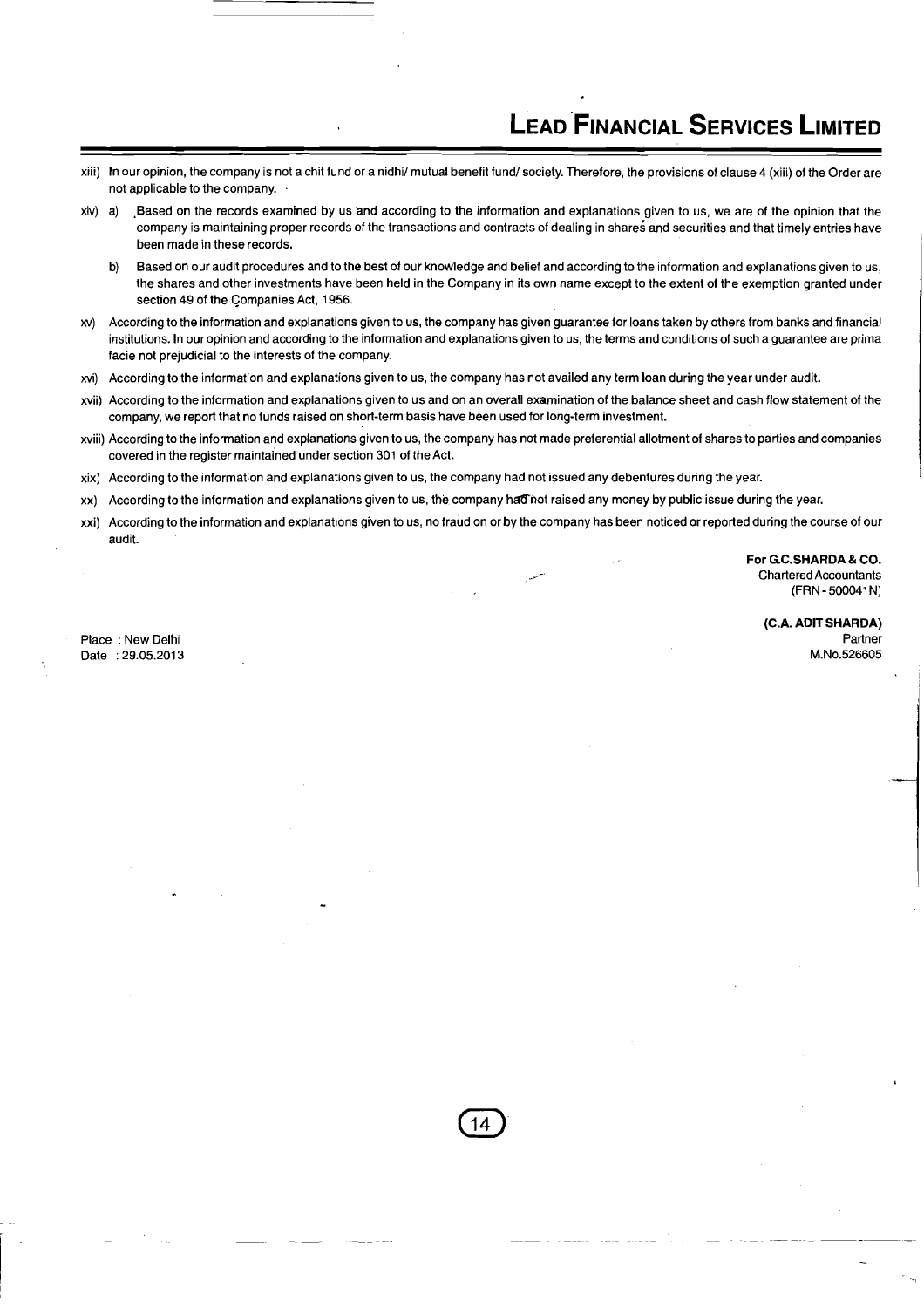#### **(Amount in Rs.) PARTICULARS Note AS AT AS AT No. 31ST MARCH, 2013** 31ST MARCH, 2012 **I.** EQUITY AND LIABILITIES (1) Shareholder's Funds (a) Share Capital  $\overline{c}$ 3.30.00.000 3.30.00.000 (b) Reserves and Surplus 3 80,71,583 74.17.057 (2) Current Liabilities (a) Shod-Term Borrowings 86,00,000 1,56,00,000  $\overline{\mathbf{A}}$ **(b)** Other Current Liabilities 5 4,54,02,826 4,63,84,940 - (c) Short-Term Provisions 6 2,01,035 3,34,486 Total Liabilities **9,52,75,444 10,27,36,483 i**  II. ASSETS<br>(1) Non-Curt (1) Non-Current Assets (a) Fixed Assets  $\overline{7}$ Tangible Assets 2,43,56,740 2,44,92,194  $4,42,92,890$ **(b)** Non-Current Investments 8 4,42,92,890 (c) Deferred Tax Assets (Net) 9 47,199 33,818 (2) Current Assets (a) Inventories 10 29,32,528 39,68,848 (b) Cash and Cash Equivalents 11<br>(c) Short-Term Loans and Advances 12 16,46,156 1,47,278 (c) Short-Term Loans and Advances 2,19,99,931 2,98,01,455 **Total Assets 10,27,36,483 10,27,36,483 10,27,36,483**

## **BALANCESHEET AS AT31STMARCH, 2013**

Summary of significant accounting policies 1

The accompanying notes are an integral part of the financial statements

AUDITORS' REPORT As per our report of even date

**Fa GC. SHARDA** & CO. **Charlered Accountants ~5000(1N)** 

**CA.Adit Sharda** Partner Membership No.526605

Place : New **Delhi**  Date : May **29,2013** 

[P.C. Bindal] Chairman DIN : 00004769 For & on Behalf of the Board

[Vijay Kumar] Whole Time Director DIN:00165917

--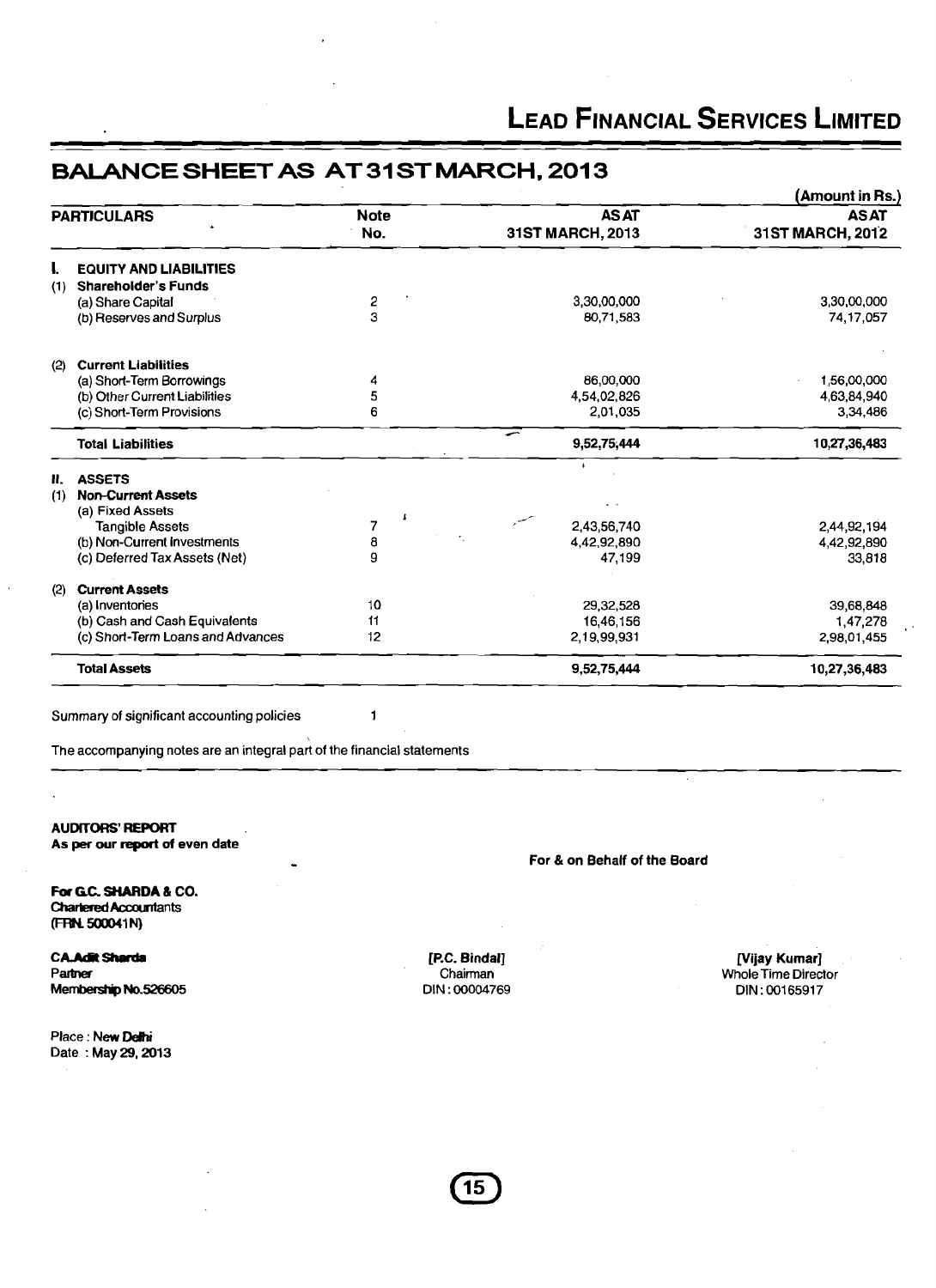| <b>Particulars</b>                                           | <b>Note</b>    | <b>Year Ended</b> | (Amount in Rs<br><b>Year Ended</b> |
|--------------------------------------------------------------|----------------|-------------------|------------------------------------|
|                                                              | No.            | 31st March, 2013  | <b>31st March, 2012</b>            |
| Income                                                       |                |                   |                                    |
| Revenue from Operations                                      | 13             | 49.65.661         | 46,35,190                          |
| Other Incomes                                                | 14             | 13,500            |                                    |
| <b>Total Revenue (I)</b>                                     |                | 49,79,161         | 46,35,190                          |
| <b>Expenses</b>                                              |                |                   |                                    |
| Purchases of Stock-in-Trade/Traded Goods                     | 15             |                   | 3.63,532                           |
| (Increase)/ Decrease in Inventories of Traded Goods          | 16             | 10,36,321         | 85,538                             |
| <b>Employee Benefit Expenses</b>                             | 17             | 7,55,630          | 7,63,337                           |
| <b>Finance Costs</b>                                         | 18             | 12,67,905         | 12,48,415                          |
| Depreciation                                                 | $\overline{7}$ | 1,35,453          | 78,491                             |
| Other Expenses                                               | 19             | 8,27,250          | 6,44,161                           |
| <b>Total Expenses (II)</b>                                   |                | 40,22,559         | 31,83,474                          |
| Profit Before Tax (I-II)                                     |                | 9,56,602          | 14,51,716                          |
| <b>Tax Expense:</b>                                          |                |                   |                                    |
| (1) Current Tax                                              |                | 3.15,456          | 4,69,606                           |
| (2) Deferred Tax                                             |                | (13,381)          | (4,788)                            |
| Profit for the Year from Continuing Operations (A)           |                | 6,54,527          | 9,86,89                            |
| Profit/(Loss) for the Year from Discontinuing Operations (B) |                | .                 |                                    |
|                                                              |                |                   |                                    |
| Profit for the Year (A+B)                                    |                | 6,54,527          | 9,86,89                            |
| Earnings Per Equity Share of Rs.10/- each                    |                |                   |                                    |
| $(1)$ Basic                                                  |                | 0.20              | 0.3                                |
| (2) Diluted                                                  |                | 0.20              | .0.3                               |

Summary of significant accounting policies 1

The accompanying notes are an integral part of the financial statements

AUDITORS' REPORT As per our report of even date

For GC. SHARDA & CO. Chartered Accountants (FRN. 500041 **N)** 

CA.Adit Sharda Partner Membership No.526605

Place : New Delhi Date: May 29, 2013 For & on Behalf of the Board

[P.C. **Bindal**]<br>Chairman DIN : **00004769** 

 $\overline{a}$ 

16

[Vijay Kumar] Whole Time Director DIN: 00165917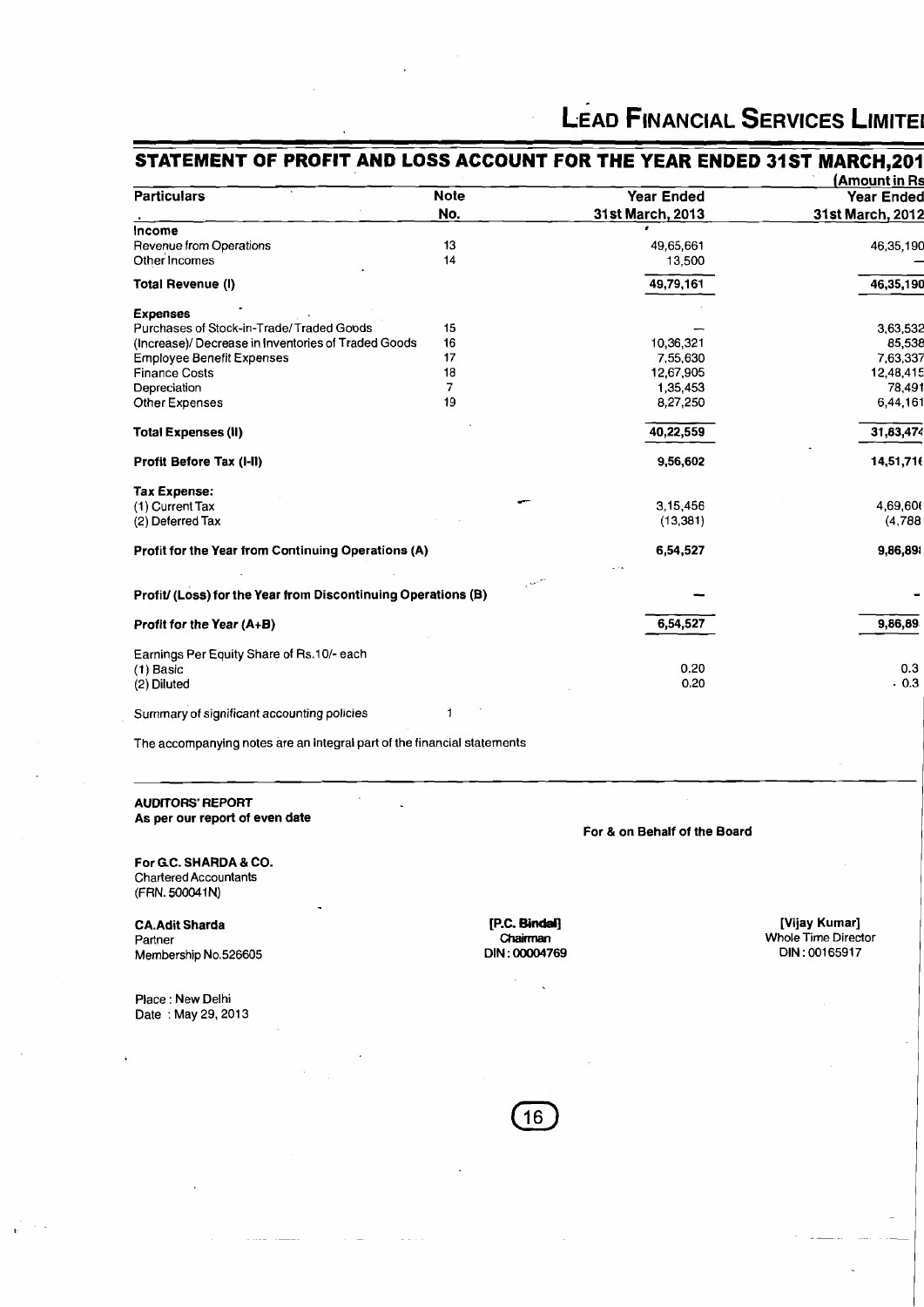## **STATEMENT OF PROFIT AND LOSS ACCOUNT FOR THE YEAR ENDED 31ST MARCH,2013**

|                                                              |             |                  | (Amount in Rs.)   |
|--------------------------------------------------------------|-------------|------------------|-------------------|
| <b>Particulars</b>                                           | <b>Note</b> | Year Ended       | <b>Year Ended</b> |
|                                                              | No.         | 31st March, 2013 | 31st March, 2012  |
| Income                                                       |             |                  |                   |
| Revenue from Operations                                      | 13          | 49,65,661        | 46 35,190         |
| Other Incomes                                                | 14          | 13,500           |                   |
| Total Revenue (I)                                            |             | 49,79,161        | 46,35,190         |
| <b>Expenses</b>                                              |             |                  |                   |
| Purchases of Stock-in-Trade/Traded Goods                     | 15          |                  | 3,63,532          |
| (Increase)/ Decrease in Inventories of Traded Goods          | 16          | 10,36,321        | 85,538            |
| <b>Employee Benefit Expenses</b>                             | 17          | 7,55,630         | 7,63,337          |
| <b>Finance Costs</b>                                         | 18          | 12,67,905        | 12.48,415         |
| Depreciation                                                 | 7           | 1.35,453         | 78,491            |
| <b>Other Expenses</b>                                        | 19          | 8.27,250         | 6,44,161          |
| <b>Total Expenses (II)</b>                                   |             | 40,22,559        | 31,83,474         |
| Profit Before Tax (I-II)                                     |             | 9,56,602         | 14,51,716         |
| Tax Expense:                                                 |             |                  |                   |
| (1) Current Tax                                              |             | 3,15,456         | 4,69,606          |
| (2) Deferred Tax                                             |             | (13,381)         | (4,788)           |
| Profit for the Year from Continuing Operations (A)           |             | 6,54,527         | 9,86,898          |
|                                                              |             |                  |                   |
| Profit/(Loss) for the Year from Discontinuing Operations (B) |             |                  |                   |
| Profit for the Year (A+B)                                    |             | 6,54,527         | 9,86,898          |
| Earnings Per Equity Share of Rs.10/- each                    |             |                  |                   |
| $(1)$ Basic                                                  |             | 0.20             | 0.30              |
| (2) Diluted                                                  |             | 0.20             | $0.30$ .          |
| Summary of significant accounting policies                   | 1           |                  |                   |

The accompanying notes are an integral part of the financial statements

 $\ddot{\phantom{a}}$ 

AUDITORS' REPORT As per our report of even date

For GC. SHARDA & CO. Chartered Accountants (FRN. 500041 N)

CA.Adit Sharda Partner Membership No.526605

Place : New Delhi Date : May 29,2013 For & on Behalf of the Board

[P.C. Bindal] Chairman DIN: 00004769

16

**[Vijay** Kumar] Whole Time Director DIN : 00165917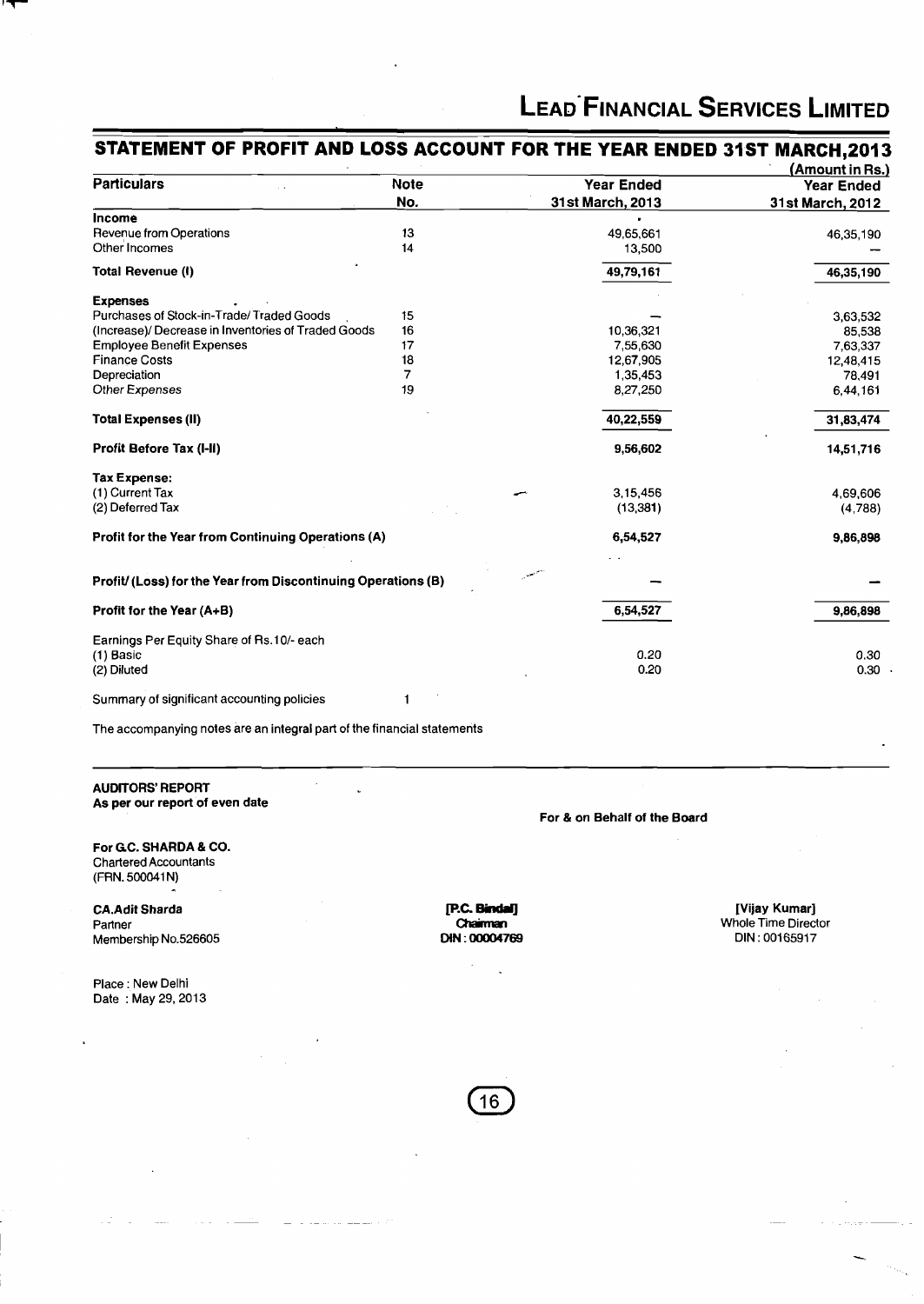## **NOTES TO THE FINANCIAL STATEMENTS FOR THE YEAR ENDED 31ST MARCH, 2013**

#### **1. SIGNIFICANT ACCOUNTING POLICIES**

The financial statements have been prepared in accordance with applicable Accounting Standards notified by the Companies (Accounting Standards) Rules, 2006 (as amended) and the relevant requirements of the Companies Act, 1956. Significant accounting policies applied in preparing and presenting these financial statements are set out below:

#### **1.1 Basis of Accounting**

Financial statements have been prepared under historical cost convention and on the basis of going concern.

### **1.2 Revenue Recognition**

lncorne from operations which comprises sale of shares, interest income, hire charges, lease rentals, etc. are all accaunted for on an accrual basis except for dividend income which is considered on receipt basis. Advisory service charges are accounted for on accrual basis.

#### **1.3 Fixed Assets**

Fixed Assets are recorded at cost of acquisition. They are stated at historical cost less accumulated depreciation.

#### **1.4 Depreciation**

Depreciation is provided as per Written Down Value Method in accordance with the provisions of Schedule XIVof the Companies Act, 1956 on assets put to use. Depreciation is charged on prorata basis for assets purchased/ sold during the year.

#### **1.5 lmpairment**

lmpairment is recognized at each balance sheet date in respect of the company'sfixed assets. An impairment loss is recognized whenever the carrying amount of an asset exceeds its recoverable amount. The recoverable amount is the greater of the net selling price and the value in use. In assessing the value in use, the estimated future cash flows are discounted to their present value, based on an appropriate discount factor.

#### **1.6 lnvestments**

lnvestments are classified into Current Investments and Non-Current/ Long Term Investments. Current lnvestments are carried at the lower of cost and fair value and provisions are made to recognize the decline in the carrying value. Non-Current/ Long Term investments are stated at cost. Provision for diminution in the value of Non-Current/ Long- Term Investments is made only if such decline is otherthan temporary, in the opinion of the management.

#### **1.7 Inventories**

Stock in trade is valued at cost or market value, whichever is lower. **1.8 Employee Benefits** . .

Gratuity is charged to the Statement of Profit and Loss Account through a provision of accruing liability based on assumption that such benefits are payable to all the eligible employees at the end of accounting year.

#### **1.9 Taxation**

Current Tax: Provision for Income Tax is made in accordance with the provisions of the lncorne Tax Act, 1961.

Deferred Tax: Deferred Tax is recognized on timing difference between taxable and accounting income that originates in one period and is capable of reversal in one or more subsequent periods. The deferred tax asset is recognized and carried forward only to the extent there is reasonable certainty of its realization.

#### **1.10 Contingent Liabilities**

Contingent Liabilities are not provided for and generally disclosed by way of Notes to Accounts, if any.

|                                                                                                                                |                         | (AMOUNT IN RS.)         |
|--------------------------------------------------------------------------------------------------------------------------------|-------------------------|-------------------------|
| <b>PARTICULARS</b>                                                                                                             | <b>ASAT</b><br>31.03.13 | <b>ASAT</b><br>31.03.12 |
| <b>Share Capital</b><br>2.<br><b>Authorised Capital</b><br>35,00,000 (31 March, 2012: 35,00,000) Equity Shares of Rs.10/- each | 3,50,00,000             | 3,50,00,000             |
| <b>Issued, Subscribed and Paid up</b><br>33,00,000 (31 March, 2012: 33,00,000) Equity Shares of Rs.10/- each,                  |                         |                         |
| fully paid-up                                                                                                                  | 3.30.00.000             | 3.30.00.000             |
|                                                                                                                                | 3,30,00,000             | 3,30,00,000             |

|           | 31-Mar-13   |
|-----------|-------------|
| No.       | Amount (Rs) |
| 33,00,000 | 3,30,00,000 |
| 33,00,000 | 3,30,00,000 |
|           | 31-Mar-12   |
| No.       | Amount (Rs) |
| 33,00,000 | 3,30,00,000 |
| 33,00,000 | 3,30,00,000 |
|           |             |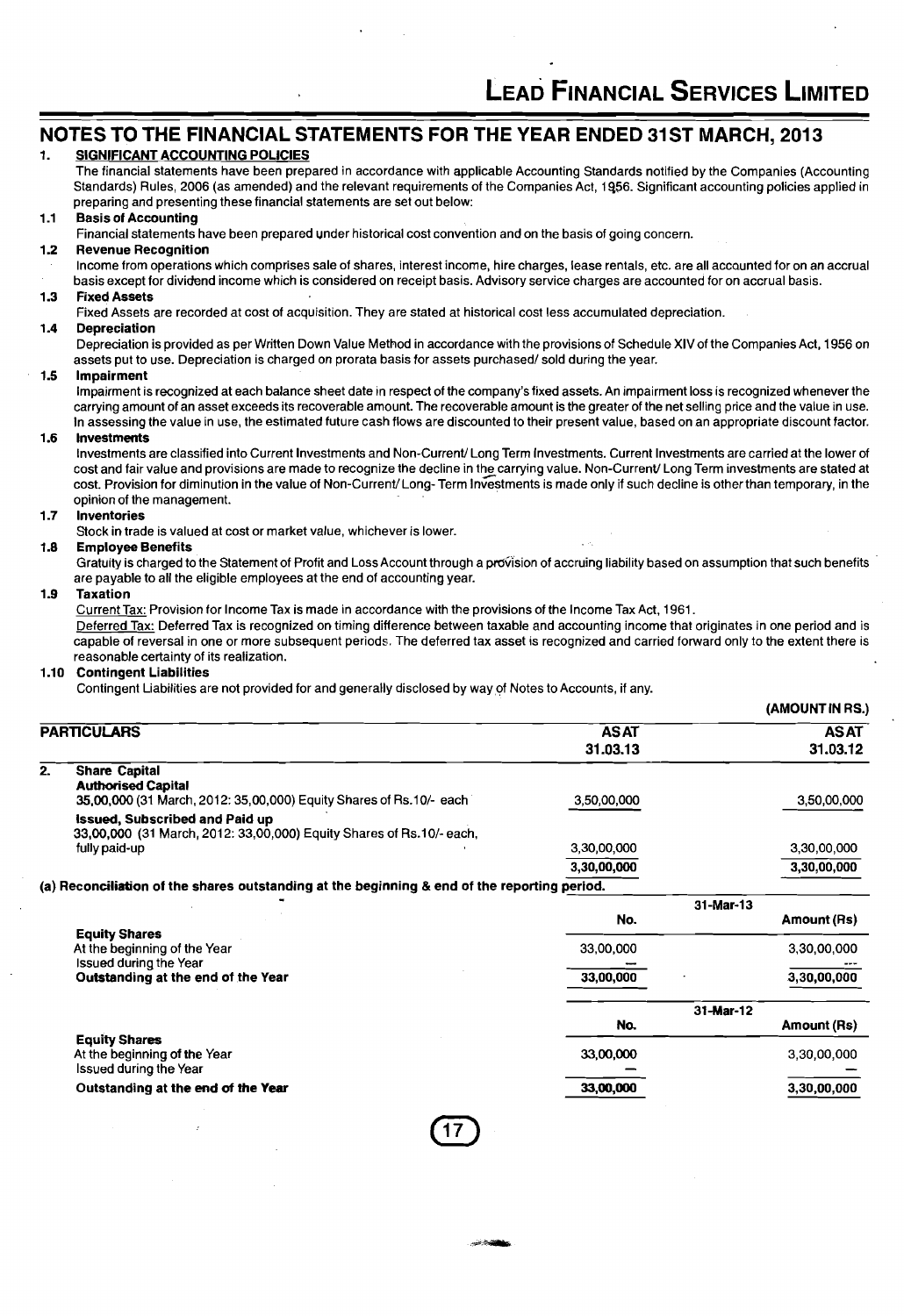| PARTICULARS | <b>ASAT</b> | <b>ASAT</b> |
|-------------|-------------|-------------|
|             | 31.03.13    | 31.03.12    |

## (b) Terms/ Rights attached to equity shares

The company has only one class of equity shares having par value of Rs. 10 per share. Each Holder of Equity Shares is entitled to one vote per share. The company declares and pays dividend in Indian Rupees.

In the event of liquidation of the company, the holders of equity shares will be entitled to receive remaining assets of the company, after distribution of all preferential amounts. The distribution will be in proportion to the number of equity shares held by shareholders.

(c) Details of shareholders holding more than 5% shares.

|    | <b>Particulars</b>                                                           |                | 31-Mar-13              |
|----|------------------------------------------------------------------------------|----------------|------------------------|
|    |                                                                              | No.            | % holding in the class |
|    | Equity Shares of Rs. 10 each fully paid up                                   |                |                        |
|    | P. C. Bindal                                                                 | 1,95,200       | 5.92                   |
|    | Manushree Bindal                                                             | 1,89,000       | 5.73                   |
|    | <b>LFS Securities Limited</b>                                                | 1,84,500       | 5.59                   |
|    | <b>ECI Limited</b>                                                           | 1,79,680       | 5.44                   |
|    |                                                                              |                |                        |
|    |                                                                              | 7,48,380       | 22.68                  |
|    |                                                                              |                | 31-Mar-12              |
|    |                                                                              | No.            | % holding in the class |
|    | Equity Shares of Rs. 10 each fully paid up                                   |                |                        |
|    | P. C. Bindal                                                                 | 1,95,200       | 5.92                   |
|    | Manushree Bindal                                                             | 1,89,000       | 5.73                   |
|    | <b>LFS Securities Limited</b>                                                | 1,84,500       | 5.59                   |
|    | <b>ECI Limited</b>                                                           | 1,79,680       | 5.44                   |
|    |                                                                              |                |                        |
|    |                                                                              | 7,48,380       | 22.68                  |
| 3. | <b>Reserves and Surplus</b>                                                  | $\overline{a}$ |                        |
|    | (a) General Reserve                                                          |                |                        |
|    | As per last Balance Sheet                                                    | 63,000         | 63,000                 |
|    | Addition during the year                                                     |                |                        |
|    | <b>Closing Balance</b>                                                       | 63,000         | 63,000                 |
|    | (b) Statutory Reserve*                                                       |                |                        |
|    | As per last Balance Sheet                                                    | 10.68.062      | 8.70.682               |
|    | Addition during the year                                                     | 1,30,905       | 1,97,380               |
|    |                                                                              |                |                        |
|    | Closing Balance                                                              | 11,98,967      | 10,68,062              |
|    | * Reserve created as per the Guidelines issued by the Reserve Bank of India. |                |                        |
|    | (c) Surplus i.e. Balance in the Statement of Profit & Loss                   |                |                        |
|    | As per last Balance Sheet                                                    | 62,85,995      | 54,96,476              |
|    | Addition during the year                                                     | 6,54,527       | 9,86,898               |
|    | <b>Transfer to Statutory Reserve</b>                                         | (1,30,905)     | (1, 97, 380)           |
|    | <b>Closing Balance</b>                                                       | 68,09,616      | 62,85,995              |
|    |                                                                              | 80,71,583      | 74,17,057              |
| 4. | <b>Short-Term Borrowings</b>                                                 |                |                        |
|    | Loans Repayable on Demand                                                    | 75,00,000      | 1,38,00,000            |
|    | Loans & Advances from Related Parties                                        |                | 7,00,000               |
|    | Advances Refundable                                                          | 11,00,000      | 11,00,000              |
|    |                                                                              | 86,00,000      | 1,56,00,000            |
|    | The above amount includes                                                    |                |                        |
|    | - Secured Borrowings                                                         |                |                        |
|    | - Unsecured Borrowings                                                       | 86,00,000      | 1,56,00,000            |
|    |                                                                              |                |                        |
| 5. | <b>Other Current Liabilities</b>                                             |                |                        |
|    | <b>Expenses Payable</b>                                                      | 39,678         | 1,74,090               |
|    | Interest Accrued & Due on Borrowings                                         | 3,24,000       | 10,89,765              |
|    | <b>Statutory Liabilities</b>                                                 | 39,148         | 1,21,085               |
|    | <b>Advances Received</b>                                                     | 4,50,00,000    | 4,50,00,000            |
|    |                                                                              | 4,54,02,826    | 4,63,84,940            |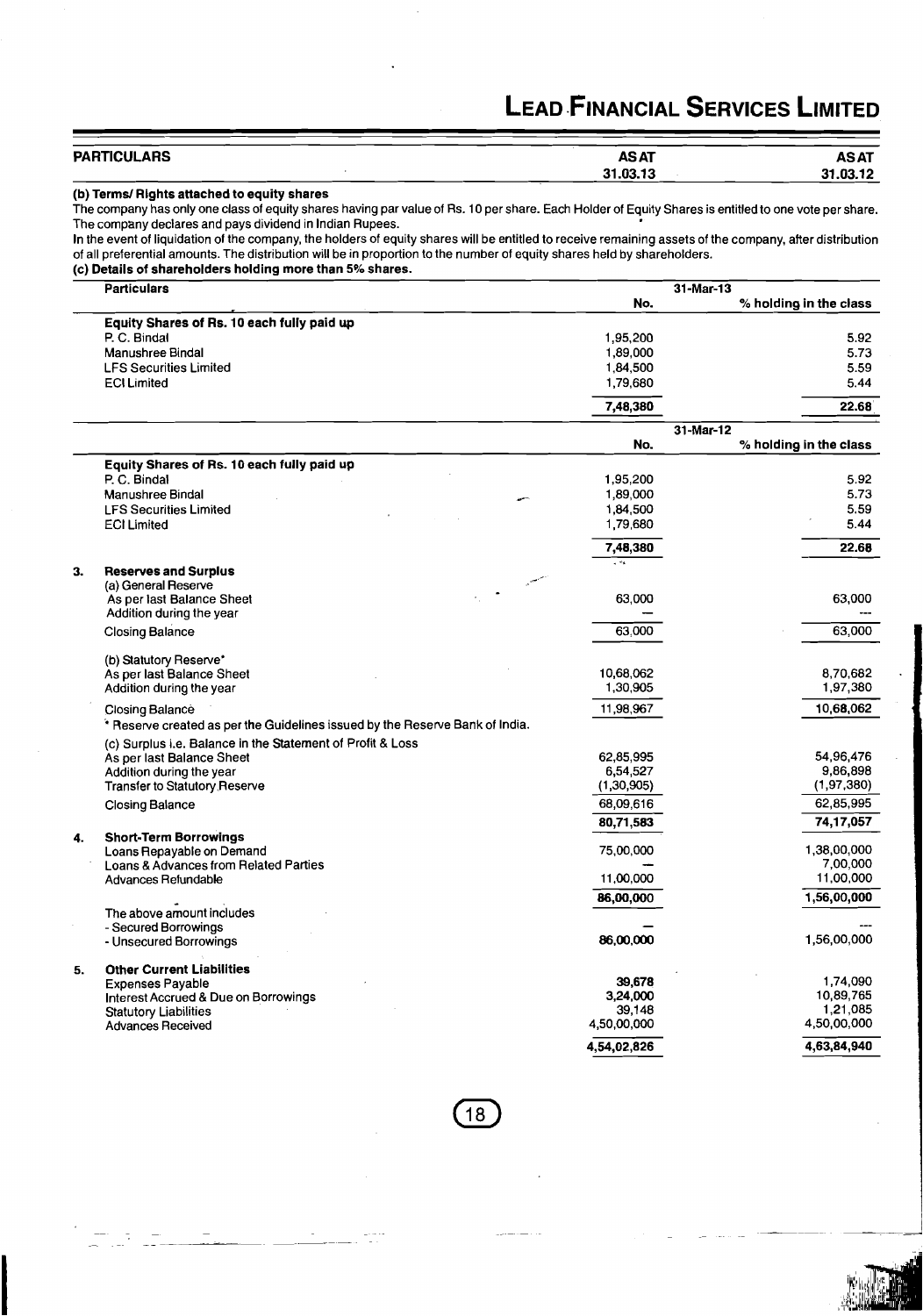| 6. | <b>Short-Term Provisions</b>                         |          |          |
|----|------------------------------------------------------|----------|----------|
|    | Provision For Taxation [Net of Prepaid Taxes]        | 1.81.655 | 3.01.606 |
|    | <b>Contingent Provisions against Standard Assets</b> | 19,380   | 32,880   |
|    |                                                      | 2.01.035 | 3.34.486 |
|    |                                                      |          |          |

## 7. Tangible Assets as on 31st March 2013

| ls.                                                  | <b>Particulars</b>                                                                                                                                                                                                                      |                          |                          | <b>Gross Block</b> |                          | Depreciation   |           |             | <b>Net Block</b> |                       |                       |
|------------------------------------------------------|-----------------------------------------------------------------------------------------------------------------------------------------------------------------------------------------------------------------------------------------|--------------------------|--------------------------|--------------------|--------------------------|----------------|-----------|-------------|------------------|-----------------------|-----------------------|
| ĺΝo.                                                 |                                                                                                                                                                                                                                         | Cost as                  | Addition                 | Sale / Disposal    | Total as                 | Up to          | Forthe    | Adjustment  | Upto             | Net Carrying          | Net Carrying          |
|                                                      |                                                                                                                                                                                                                                         | <b>a</b>                 | During the               | During the         | on.                      | 01.04.2012     | year      |             | 31.03.2013       | Amount as             | Amount as             |
|                                                      |                                                                                                                                                                                                                                         | 01.04.2012               | Year                     | Year               | 31.03.2013               |                |           |             |                  | on 31.03.2013         | on 31.03.2012         |
| ī                                                    | Leasehold Land                                                                                                                                                                                                                          | 49,66,908                | ---                      |                    | 49,66,908                | --             | ---       | ---         | --               | 49,66,908             | 49,66,908             |
| $\begin{array}{c} 2 \\ 3 \\ 4 \\ 5 \\ 6 \end{array}$ | Buildings#<br>Furiture & Fixtures                                                                                                                                                                                                       | 1,89,67,655<br>14,61,325 | ---                      | ⊷                  | 1,89,67,655<br>14,61,325 | -<br>13,95,856 | 11,850    | <br>--      | --<br>14,07,706  | 1,89,67,655<br>53,619 | 1,89,67,655<br>65,469 |
|                                                      | Vehicle                                                                                                                                                                                                                                 | 5,18,500                 |                          |                    | 5,18,500                 | 58,684         | 1,19,046  | ---         | 1,77,730         | 3,40,770              | 4,59,816              |
|                                                      | <b>Office Equipments</b>                                                                                                                                                                                                                | 2.40,375                 |                          |                    | 2,40,375                 | 2,08,251       | 4.468     | —           | 2,12,719         | 27,656                | 32.124                |
|                                                      | Computers                                                                                                                                                                                                                               | 4,38,700                 | $\overline{\phantom{0}}$ | --                 | 4,38,700                 | 4,38,479       | 88        | — <b>.</b>  | 4,38,567         | 133                   | 221                   |
|                                                      | <b>TOTAL</b>                                                                                                                                                                                                                            | 2,65,93,463              |                          |                    | 2,65,93,463              | 21,01,269      | 1,35,453  |             | 22,36,723        | 2,43,56,740           | 2,44,92,194           |
|                                                      | Previous Year                                                                                                                                                                                                                           | 2.60.74.963              | 5,18,500                 | ---                | 2,65,93,463              | 20,22,779      | 78,491    |             | 21,01,269        | 2,44,92,194           | 2.40,52,184           |
| #<br>8.                                              | No Depreciation has been charged on the Building as the same was not ready for use till 31.3.2013.<br><b>Non-Current Investments</b><br><b>TRADE INVESTMENTS (Valued at Cost)</b><br><b>Investment in Quoted Equity Instruments</b>     |                          |                          |                    |                          |                |           |             |                  |                       |                       |
|                                                      | 100 (31 March 2012:100) Equity shares of Rs 10 each fully paid up<br>in Guirat Opticals Fibres Ltd                                                                                                                                      |                          |                          |                    |                          |                |           | 1,930       |                  |                       | 1,930                 |
|                                                      | 1000 (31 March 2012:1000) Equity shares of Rs 10 each fully paid up<br>in Premier Vinyl Ltd.                                                                                                                                            |                          |                          |                    |                          |                |           | 37,645      |                  |                       | 37,645                |
|                                                      | 80,000 (31 March 2012:80,000) Equity Shares of Rs 10 each fully<br>paid up in NHPC Ltd.                                                                                                                                                 |                          |                          |                    |                          |                |           | 25,99,442   |                  |                       | 25,99.442             |
|                                                      | 4,000 (31 March 2012:4,000) Equity Shares of Rs 10 each fully paid up                                                                                                                                                                   |                          |                          |                    |                          |                |           | 5,13,873    |                  |                       | 5,13,873              |
|                                                      | in Reliance Power Ltd.                                                                                                                                                                                                                  |                          |                          |                    |                          |                | 31,52,890 |             |                  | 31,52,890             |                       |
|                                                      | <b>Investment in Unquoted Equity Instruments</b><br>1,20,000 (31 March 2012:1,20,000) Equity Shares of Rs 10 each fully<br>paid up in SLS Stock & Shares Broker Ltd.<br>82,000 (31 March 2012:82,000) Equity Shares of Rs 10 each fully |                          |                          |                    |                          |                |           | 12,00,000   |                  |                       | 12,00,000             |
|                                                      |                                                                                                                                                                                                                                         |                          |                          |                    |                          |                |           | 8,20,000    |                  |                       | 8.20.000              |
|                                                      | paid up in Indraprastha Commodity Trading Pvt. Ltd.<br>80,000 (31 March 2012:80,000) Equity Shares of Rs 10 each fully<br>paid up in Balaji Growth Fund Ltd.                                                                            |                          |                          |                    |                          |                |           | 20,00,000   |                  |                       | 20,00,000             |
|                                                      | 5,000 (31 March 2012:5,000) Equity Shares of Rs 10 each fully<br>paid up in Kriti Machinery Pvt. Ltd.                                                                                                                                   |                          |                          |                    |                          |                |           | 5,00,000    |                  |                       | 5,00,000              |
|                                                      | 75,000 (31 March 2012:75,000) Equity Shares of Rs 10 each fully<br>paid up in Vishesh Jewellers Pvt. Ltd.                                                                                                                               |                          |                          |                    |                          |                |           | 75,00,000   |                  |                       | 75,00,000             |
|                                                      |                                                                                                                                                                                                                                         |                          |                          |                    |                          |                |           | 1,20,20,000 |                  |                       | 1,20,20,000           |
|                                                      | <b>Investments in Quoted Bonds</b><br>24 (31 March 2012:24) Bonds of Rs. 10,00,000 each in<br>Reliance Logistics Infra Ltd.                                                                                                             |                          |                          |                    |                          |                |           | 2,41,20,000 |                  |                       | 2,41,20,000           |
|                                                      | <b>Investments in Project Equity</b><br><b>IDFC Infrastructure</b>                                                                                                                                                                      |                          |                          |                    |                          |                |           | 50,00,000   |                  |                       | 50,00,000             |
|                                                      |                                                                                                                                                                                                                                         |                          |                          |                    |                          |                |           | 4,42,92,890 |                  |                       | 4,42,92,890           |
|                                                      | Aggregate Amount of Quoted Investments                                                                                                                                                                                                  |                          |                          |                    |                          |                |           | 2,72,72,890 |                  |                       | 2,72,72,890           |
|                                                      | Market Value of Quoted Investments as on 31 March, 13 is<br>Rs. 2,58,38,200 (31 March 2012: Rs. 2,60,39,600)                                                                                                                            |                          |                          |                    |                          |                |           |             |                  |                       |                       |
| 9.                                                   | Aggregate Amount of Unquoted Investments<br>Deferred Tax Assets (Net)                                                                                                                                                                   |                          |                          |                    |                          |                |           | 1,70,20,000 |                  |                       | 1,70,20,000           |
|                                                      | <b>Deferred Tax Assets</b><br>Fixed Assets: Impact of difference b/w tax depreciation & depreciation<br>charged for financial reporting<br>Others                                                                                       |                          |                          |                    |                          |                |           | 47,199      |                  |                       | 33,818                |
|                                                      | <b>Gross Deferred Tax Assets</b><br><b>Deferred Tax Liabilities</b>                                                                                                                                                                     |                          |                          |                    |                          |                |           | 47,199      |                  |                       | 33,818                |
|                                                      | <b>Deferred Tax Assets (Net)</b>                                                                                                                                                                                                        |                          |                          |                    |                          |                |           | 47,199      |                  |                       | 33,818                |
| 10.                                                  | inventories (Valued at lower of cost and net realizable value)<br>Stock-in-Trade/Traded Goods                                                                                                                                           |                          |                          |                    |                          |                |           |             |                  |                       |                       |
|                                                      |                                                                                                                                                                                                                                         |                          |                          |                    |                          |                |           | 29,32,528   |                  |                       | 39,68,848             |
|                                                      |                                                                                                                                                                                                                                         |                          |                          |                    |                          |                |           | 29,32,528   |                  |                       | 39,68,848             |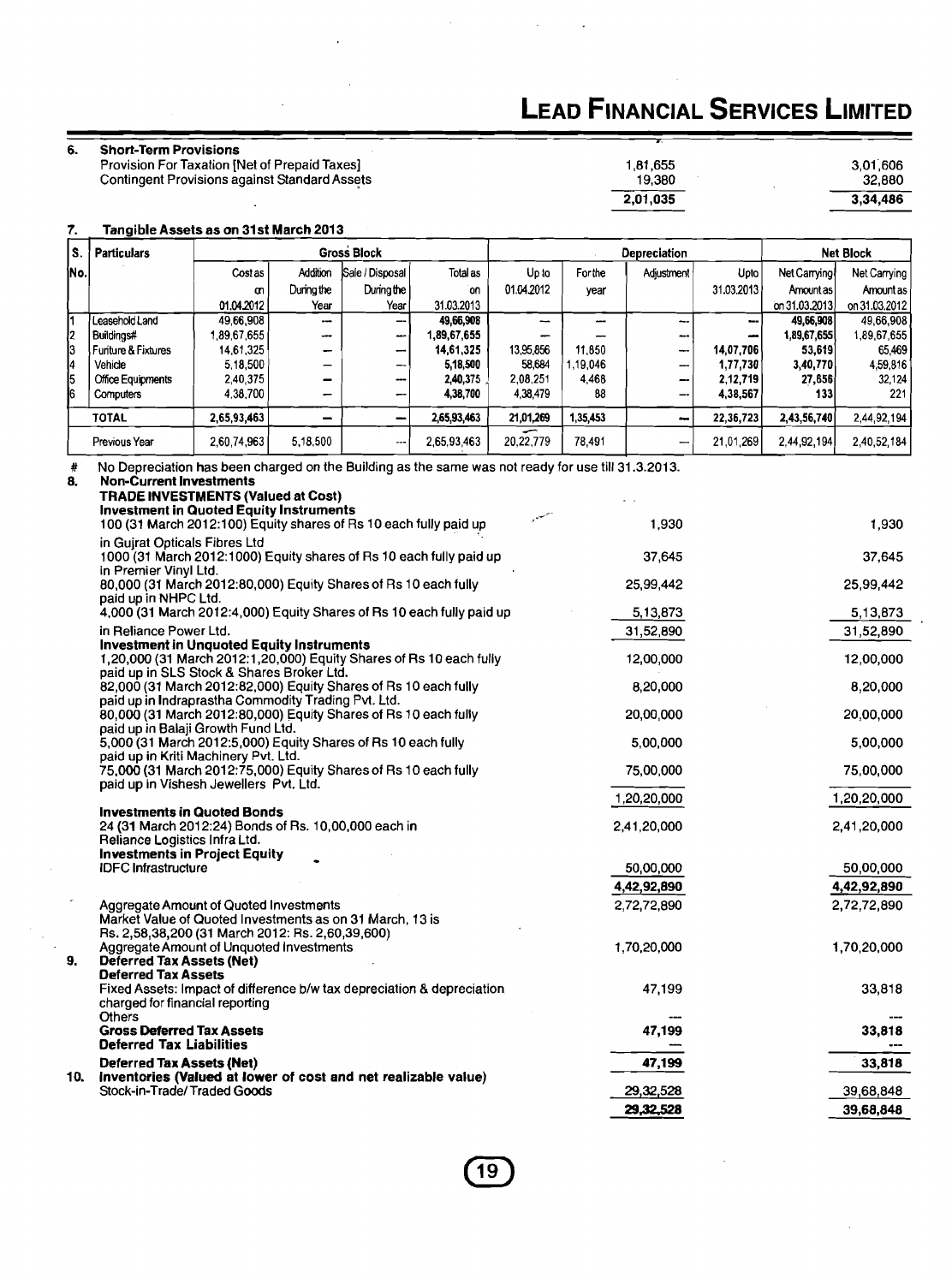| 11. | <b>Cash and Cash Equivalents</b>                       |                 |             |
|-----|--------------------------------------------------------|-----------------|-------------|
|     | <b>Balance with Banks in Current Accounts</b>          | 11,67,843       | 85,263      |
|     | Cash on Hand                                           | 4,78,314        | 62,015      |
|     |                                                        | 16,46,156       | 1,47,278    |
|     |                                                        |                 |             |
| 12. | <b>Short-Term Loans and Advances</b>                   |                 |             |
|     | (Unsecured Considered Good)                            |                 |             |
|     | Advances Recoverable                                   | 1,32,00,000     | 1,50,00,000 |
|     | Loans Recallable on Demand                             | 84,45,576       | 1,44,64,000 |
|     | Income Tax Refund Due                                  | 3,38,252        | 3,37,455    |
|     | Other Loans & Advances                                 | 16,103          |             |
|     |                                                        | 2,19,99,931     | 2,98,01,455 |
| 13. | <b>Revenue From Operations</b><br>Interest Income      | 39,66,012       | 42,14,041   |
|     | <b>Other Financial Services</b>                        |                 | 1,00,000    |
|     | Sale Of Shares                                         | 8,76,102        |             |
|     | Dividend Income                                        | 1,23,548        | 2,04,121    |
|     | Gain on Sale of Investments                            |                 | 1,17,028    |
|     |                                                        | 49,65,661       | 46,35,190   |
| 14. | <b>Other Incomes</b>                                   |                 |             |
|     | <b>Provisions Written Back</b>                         | 13,500          |             |
|     |                                                        |                 |             |
|     |                                                        | 13,500          |             |
|     | <b>Purchases of Stock-in-Trade/Traded Goods</b>        |                 |             |
| 15. | <b>Shares of Companies</b>                             |                 | 3,63,532    |
|     |                                                        |                 |             |
| 16. | (Increase)/ Decrease in Inventories                    |                 | 3,63,532    |
|     | Inventories at the beginning of the year               |                 |             |
|     | Traded Goods (Shares of Companies)                     | t,<br>39,68,848 | 40,54,386   |
|     |                                                        |                 |             |
|     | Inventories at the end of the year                     |                 |             |
|     | Traded Goods (Shares of Companies)                     | 29,32,528       | 39,68,848   |
|     | (Increase)/ Decrease in Inventories                    | 10,36,321       | 85,538      |
|     |                                                        |                 |             |
| 17. | <b>Employee Benefit Expenses</b>                       |                 |             |
|     | Salaries and Wages                                     | 6,58,500        | 6,72,000    |
|     | <b>Bonus to Employees</b>                              | 37,000          | 41,000      |
|     | <b>Staff Welfare Expenses</b>                          | 33,363          | 28,362      |
|     | <b>Travelling &amp; Conveyance</b>                     | 26,767          | 21,975      |
|     |                                                        | 7,55,630        | 7,63,337    |
| 18. | <b>Finance Costs</b>                                   |                 |             |
|     | <b>Interest Expense</b>                                | 12,67,324       | 12,35,980   |
|     | <b>Bank Charges</b>                                    | 581             | 12,435      |
|     |                                                        | 12,67,905       | 12,48,415   |
| 19. | <b>Other Expenses</b>                                  | 1,80,000        | 1,80,000    |
|     | Rent, Rates & Taxes<br>Repair & Maintenance (Others)   | 38,458          | 14,923      |
|     | Communication Expenses                                 | 93,515          | 66,742      |
|     | <b>Printing and Stationery</b>                         | 1,82,310        | 11,324      |
|     | Professional & Legal Expenses                          | 1,58,553        | 83,038      |
|     | <b>Auditors' Remuneration</b>                          | 28,090          | 28,090      |
|     | Provisioning on Standard Assets                        |                 | 32,880      |
|     | <b>Balances Written Off</b>                            |                 | 1,65,015    |
|     | <b>Advertisement &amp; Business Promotion Expenses</b> | 1,23,314        | 45,291      |
|     | General and Miscellaneous Expenses                     | 23,010          | 16,858      |
|     |                                                        | 8,27,250        | 6,44,161    |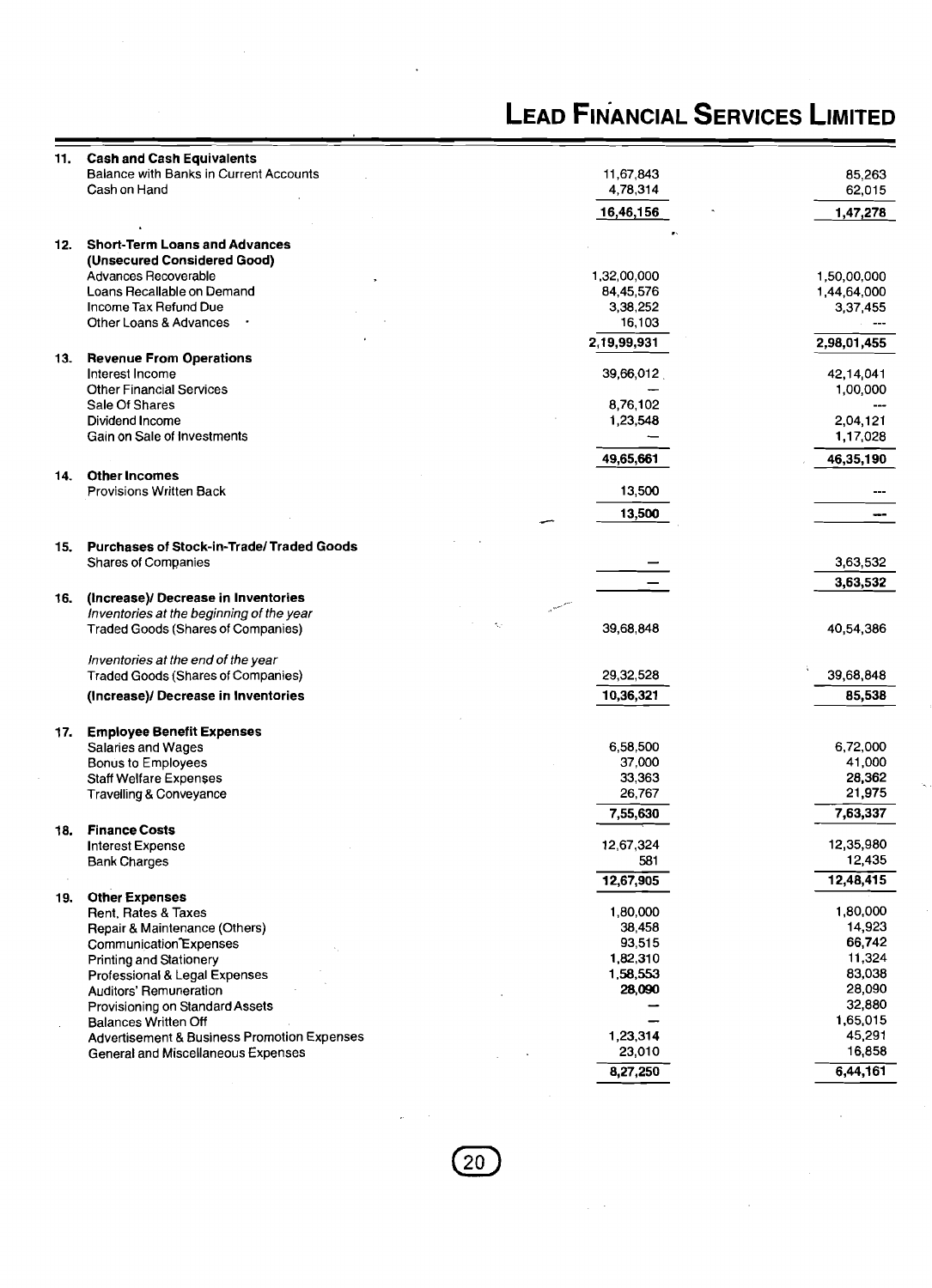| 20.     | <b>Contingent Liabilities</b>                                                                                                                           |                              |                            |
|---------|---------------------------------------------------------------------------------------------------------------------------------------------------------|------------------------------|----------------------------|
|         | In respect of Guarantees given in respect of loan taken by others, an amount not exceeding Rs. 6,89,00,000 (31 March, 2012: Rs. 6,50,00,000)            |                              |                            |
| 21.     | <b>Capital &amp; Other Commitments</b>                                                                                                                  |                              |                            |
|         | Estimated amount of contracts remaining to be executed on Capital Accounts (Net of advances) Rs. Nil (31 March, 2012: Rs. Nil)                          |                              |                            |
|         | 22. Segment Reporting                                                                                                                                   |                              |                            |
|         | The company is a Non Banking Financial Company. Since there is only one segment in which company is operating, Segment Reporting as                     |                              |                            |
|         | required under Accounting Standard-17 notified by the Companies (Accounting Standards) Rules, 2006 is not applicable.                                   |                              |                            |
| 23.     | <b>Related Party Transactions</b>                                                                                                                       |                              |                            |
|         | 23.1 Related Party Disclosures                                                                                                                          |                              |                            |
|         | Related Parties with whom transactions have taken place during the year                                                                                 |                              |                            |
|         | - Key Managerial Personnel                                                                                                                              | Mr. Vijay Kumar              |                            |
|         | - Enterprises owned or significantly influenced by Key Management Personnel                                                                             | <b>LFS Securities Ltd</b>    |                            |
|         |                                                                                                                                                         | LFS Services Pvt. Ltd.       |                            |
|         | 23.2 Related Party Transactions                                                                                                                         | 31.3.2013                    | 31.3.2012                  |
|         | <b>Key Managerial Personnel</b>                                                                                                                         |                              |                            |
|         | Remuneration                                                                                                                                            | 1,88,500                     | 1,80,000                   |
|         | Enterprises owned or significantly influenced by Key Management Personnel                                                                               |                              |                            |
|         | Advance Taken                                                                                                                                           |                              | 7,00,000                   |
|         | <b>Advance Repaid</b>                                                                                                                                   | 7,00,000                     |                            |
|         | Balance Due to                                                                                                                                          |                              |                            |
|         | Key Managerial Personnel                                                                                                                                |                              |                            |
|         | Enterprises owned or significantly influenced by Key Management Personnel                                                                               |                              | 7,00,000                   |
|         |                                                                                                                                                         |                              |                            |
|         | <b>Balance Due from</b><br>Key Managerial Personnel                                                                                                     |                              |                            |
|         |                                                                                                                                                         |                              |                            |
|         | Enterprises owned or significantly influenced by Key Management Personnel                                                                               |                              |                            |
| 24.     | <b>Earnings Per Share</b>                                                                                                                               |                              |                            |
|         | <b>Particulars</b>                                                                                                                                      | 31.3.2013                    | 31.3.2012                  |
|         | Opening Number of Equity Shares                                                                                                                         | 33,00,000                    | 33,00,000                  |
|         | Allotted during the Year                                                                                                                                |                              |                            |
|         | Outstanding Number of Shares at the year end.                                                                                                           | 33,00,000                    | 33,00,000                  |
|         | Weighted number of Shares                                                                                                                               | 33,00,000                    | 33,00,000                  |
|         | Net Profit after Tax (Rs.)                                                                                                                              | 6,54,527                     | 9,86,898                   |
|         | Earning Per Share (Rs.)                                                                                                                                 | 0.20                         | 0.30                       |
|         | 25. Payment to Auditors                                                                                                                                 |                              |                            |
|         | <b>Particulars</b>                                                                                                                                      | 31.3.2013                    | 31.3.2012                  |
|         |                                                                                                                                                         |                              |                            |
|         | <b>Audit Fees</b>                                                                                                                                       | 28,090                       | 28,090                     |
|         | Others                                                                                                                                                  |                              |                            |
|         | 26. The company has not given any loans and advances in the nature of loan required to be disclosed pursuant to Clause 32 of the Listing Agreement.     |                              |                            |
|         | 27. No. provision has been made for Gratuity as no employee has completed qualifying period of service.                                                 |                              |                            |
| 28.     | In the opinion of Board of Directors, all the current assets, loan & advances have a value on realization in the ordinary course of business at least   |                              |                            |
|         | equal to the amount at which they are stated, except those stated otherwise and that all known liabilities relating to the year have been provided for. |                              |                            |
|         | 29. Particulars                                                                                                                                         | 31.3.2013                    | 31.3.2012                  |
|         | <b>Earning in Foreign Currency</b>                                                                                                                      |                              |                            |
|         | <b>Expenditure in Foreign Exchange</b>                                                                                                                  |                              |                            |
|         | 30. The Company is in the process of identifying suppliers who are Micro, Small & Medium Enterprises under the Micro, Small & Medium Enterprises        |                              |                            |
|         | Development Act, 06 & has yet to receive any written confirmation from them. Therefore, the disclosures required under section 22 of the said           |                              |                            |
|         | Act are not necessary.                                                                                                                                  |                              |                            |
|         | <b>31.</b> Parties balances are subject to confirmation from them.                                                                                      |                              |                            |
|         | 32. Previous Year's Figures                                                                                                                             |                              |                            |
|         | Previous period figures have been regrouped/ recast to conform to the current year classifications.                                                     |                              |                            |
|         |                                                                                                                                                         |                              |                            |
|         | <b>AUDITORS' REPORT</b>                                                                                                                                 |                              |                            |
|         | As per our report of even date                                                                                                                          | For & on Behalf of the Board |                            |
|         |                                                                                                                                                         |                              |                            |
|         | For G.C. SHARDA & CO.                                                                                                                                   |                              |                            |
|         | <b>Chartered Accountants</b>                                                                                                                            |                              |                            |
|         | (FRN. 500041N)                                                                                                                                          |                              |                            |
|         |                                                                                                                                                         |                              |                            |
|         | <b>CA.Adit Sharda</b><br>[P.C. Bindal]                                                                                                                  |                              | [Vijay Kumar]              |
| Partner | Chairman                                                                                                                                                |                              | <b>Whole Time Director</b> |
|         | Membership No.526605<br>DIN : 00004769                                                                                                                  |                              | DIN:00165917               |
|         |                                                                                                                                                         |                              |                            |
|         | Place : New Delhi                                                                                                                                       |                              |                            |
|         | Date : May 29, 2012                                                                                                                                     |                              |                            |
|         |                                                                                                                                                         |                              |                            |
|         |                                                                                                                                                         |                              |                            |

 $(21)$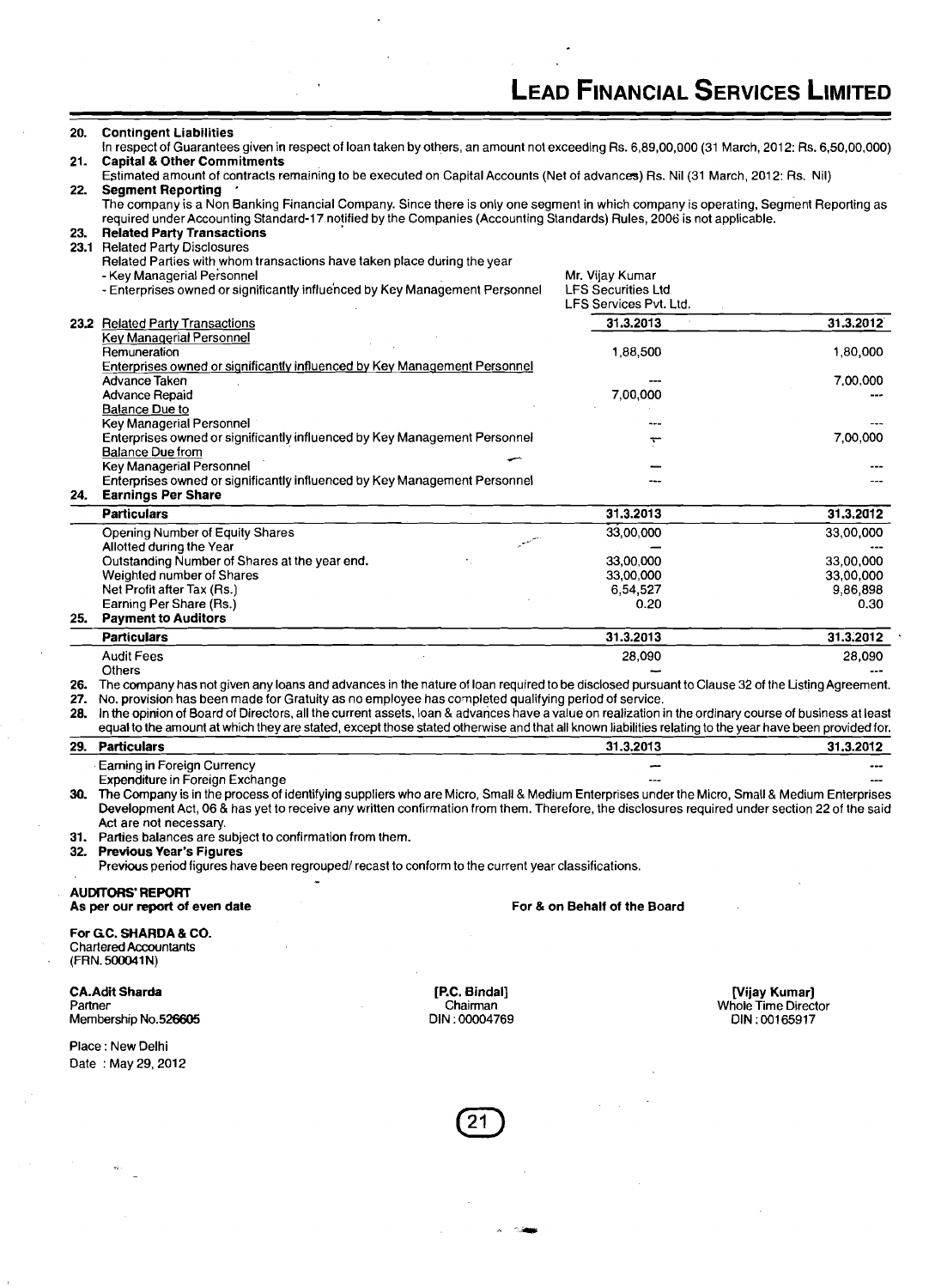Annexure

## **SCHEDULE TO THE BALANCE SHEET OF A NON-DEPOSITTAKING NON-BANKING FINANCIAL COMPANY**

(as required in terms of paragraph 13 of Non-Banking Financial (Non-Deposit Accepting or Holding)

 $\ddot{\phantom{a}}$ 

Companies Prudential Norms (Reserve Bank) Directions, 2007).

|       | <b>Particulars</b>                                                                     |                       | 2012-13                  |               | (Rs. in Lakhs)<br>2011-12 |
|-------|----------------------------------------------------------------------------------------|-----------------------|--------------------------|---------------|---------------------------|
| (1)   | <b>Liabilities Side:</b><br>Loans and advances availed by the non-banking financial    | Amount<br>Outstanding | <b>Amount</b><br>Overdue | <b>Amount</b> | Amount                    |
|       | company inclusive of interest accrued thereon but not paid:<br>(a) Debentures: Secured |                       |                          | Outstanding   | <b>Overdue</b>            |
|       | : Unsecured                                                                            |                       |                          |               |                           |
|       | (Other than falling within the meaning of public deposits)                             |                       |                          |               |                           |
|       | (b) Deferred Credits                                                                   |                       |                          |               |                           |
|       | (c) Term Loans                                                                         |                       |                          |               |                           |
|       | (d) Inter-Corporate loans and borrowing                                                | 78.24                 |                          | 148.90        |                           |
|       | (e) Commercial Paper                                                                   |                       |                          |               |                           |
|       | (f) Other Loans (specify nature)                                                       |                       |                          |               |                           |
|       | <b>Assets Side:</b>                                                                    |                       |                          |               |                           |
| (2)   | Break-up of Loans and Advances including bills receivables                             |                       | <b>Amount</b>            |               | Amount                    |
|       | [other than those included in (4) below]:                                              |                       | Outstanding              |               | Outstanding               |
|       | (a) Secured                                                                            |                       |                          |               |                           |
|       | (b) Unsecured                                                                          |                       | 216.46                   |               | 294.64                    |
| (3)   | Break up of Leased Assets and stock on hire and other assets                           |                       |                          |               |                           |
|       | counting towards AFC activites                                                         |                       | <b>NIL</b>               |               | NIL                       |
| (i)   | Lease assets including lease rentals under Sundry debtors:                             |                       |                          |               |                           |
|       | (a) Financial lease                                                                    |                       |                          |               |                           |
|       | (b) Operating lease                                                                    |                       |                          |               |                           |
| (ii)  | Stock on hire including hire charges under sundry debtors :                            |                       |                          |               |                           |
|       | (a) Assets on hire                                                                     |                       |                          |               |                           |
|       | (b) Repossessed Assets                                                                 |                       |                          |               |                           |
| (iii) | Other Loans counting towards AFC activities :                                          |                       |                          |               |                           |
|       | (a) Loans where assets have been repossessed                                           |                       |                          |               |                           |
|       | (b) Loans other than (a) above                                                         |                       |                          |               |                           |
| (4)   | <b>Break Up of Investments:</b><br>Current Investments:                                |                       | <b>NIL</b>               |               | <b>NIL</b>                |
| 1.    | Quoted:                                                                                |                       |                          |               |                           |
|       | (i) Shares:<br>(a) Equity                                                              |                       |                          |               |                           |
|       | (b) Preference                                                                         |                       |                          |               |                           |
|       | (ii) Debentures and Bonds                                                              |                       |                          |               |                           |
|       | (iii) Units of mutual Funds                                                            |                       |                          |               |                           |
|       | (iv) Government Securities                                                             |                       |                          |               |                           |
|       | (v) Others (please specify)                                                            |                       |                          |               |                           |
| 2.    | Unquoted:                                                                              |                       |                          |               |                           |
|       | (i) Shares:<br>(a) Equity                                                              |                       |                          |               |                           |
|       | (b) Preference<br>(ii) Debentures and Bonds                                            |                       |                          |               |                           |
|       | (iii) Units of mutual Funds                                                            |                       |                          |               |                           |
|       | (iv) Government Securities                                                             |                       |                          |               |                           |
|       | (v) Others (please specify)                                                            |                       |                          |               |                           |
|       | Long Term Investments:                                                                 |                       |                          |               |                           |
| 1.    | Quoted:                                                                                |                       |                          |               |                           |
|       | (a) Equity<br>(i) Shares:                                                              |                       | 31.53                    |               | 31.53                     |
|       | (b) Preference                                                                         |                       |                          |               |                           |
|       | (ii) Debentures and Bonds                                                              |                       | 241.20                   |               | 241.20                    |
|       | (iii) Units of Mutual Funds                                                            |                       |                          |               |                           |
|       | (iv) Government Securities                                                             |                       |                          |               |                           |
|       | (v) Others (please specify)                                                            |                       |                          |               |                           |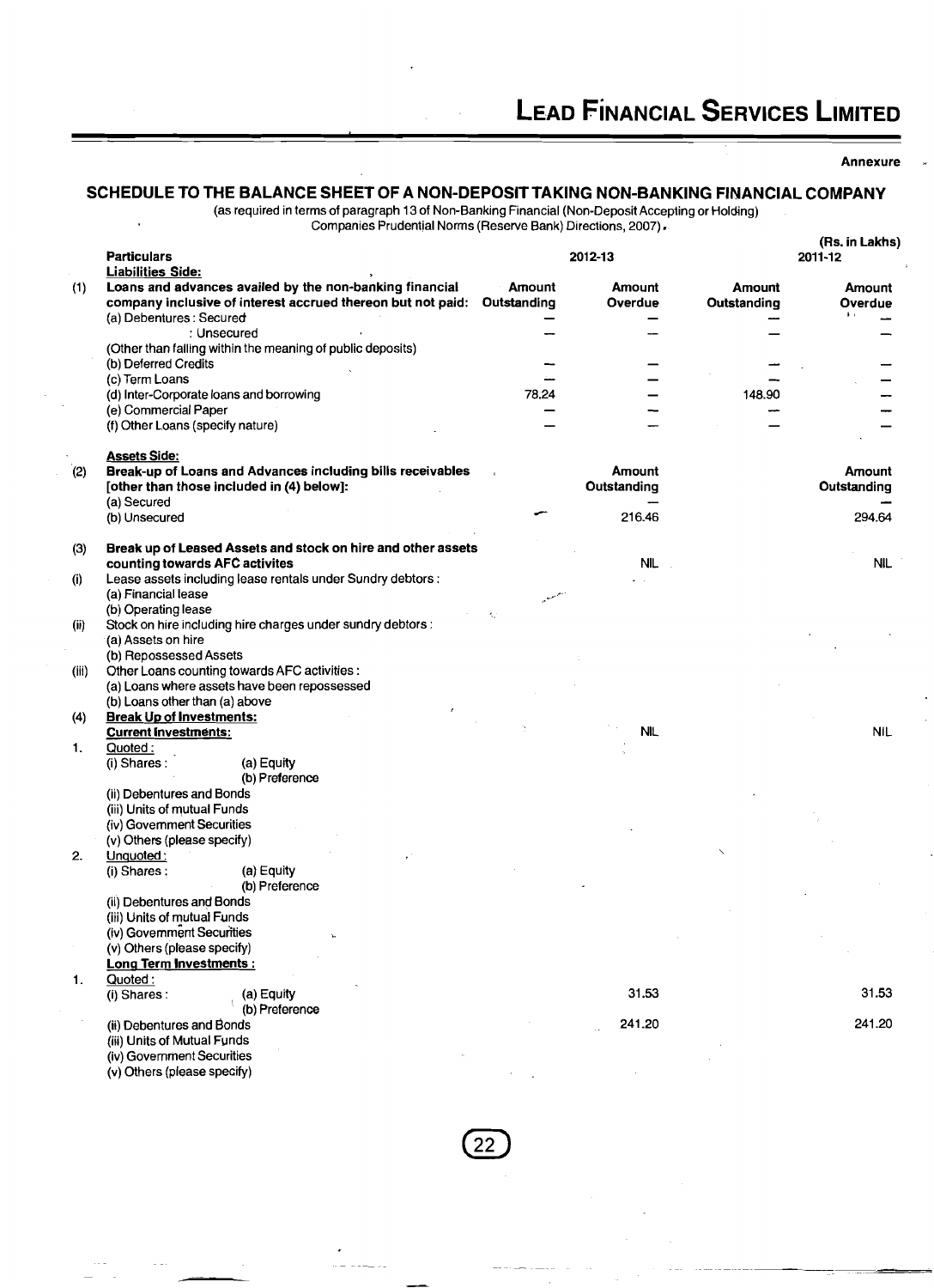| 2.                        | Unquoted:<br>(i) Shares:                                                               | (a) Equity<br>(b) Preference                                                    |                                | 120.20                          |                                | 120.20                          |
|---------------------------|----------------------------------------------------------------------------------------|---------------------------------------------------------------------------------|--------------------------------|---------------------------------|--------------------------------|---------------------------------|
|                           | (ii) Debentures and Bonds<br>(iii) Units of mutual Funds<br>(iv) Government Securities |                                                                                 |                                |                                 |                                |                                 |
|                           | (v) Project Equity                                                                     |                                                                                 |                                | 50.00<br>442.93                 |                                | 50.00<br>442.93                 |
| (5)                       |                                                                                        | Borrower group-wise classification of assets financed as in (2) and (3) above : |                                |                                 |                                |                                 |
|                           | Category                                                                               |                                                                                 |                                | <b>Amount Net of Provisions</b> |                                | <b>Amount Net of Provisions</b> |
|                           |                                                                                        |                                                                                 | <b>Unsecured</b>               | <b>Total</b>                    | <b>Unsecured</b>               | <b>Total</b>                    |
|                           | 1. Related Parties<br>(a) Subsidiaries<br>(b) Companies in the same group              |                                                                                 |                                |                                 |                                |                                 |
|                           | (c) Other related parties<br>2. Other than related parties                             |                                                                                 |                                |                                 |                                |                                 |
|                           |                                                                                        |                                                                                 | 216.46 '                       | 216.46                          | 294.64                         | 294.64                          |
|                           | Total                                                                                  |                                                                                 | 216.46                         | 216.46                          | 294.64                         | 294.64                          |
| (6)                       | Investor group-wise classification of all investments                                  | (current and long term) in shares and securities (both quoted and unquoted):    |                                |                                 |                                |                                 |
|                           | Category                                                                               |                                                                                 |                                |                                 |                                |                                 |
|                           |                                                                                        |                                                                                 | Market Value/<br>Break up fair | <b>Book Value</b><br>(Net of    | Market Value/<br>Break up fair | <b>Book Value</b><br>(Net of    |
|                           |                                                                                        |                                                                                 | <b>Value or NAV</b>            | <b>Provisions)</b>              | Value or NAV                   | Provisions)                     |
|                           | 1. Related Parties                                                                     |                                                                                 |                                |                                 |                                |                                 |
|                           | (a) Subsidiaries                                                                       |                                                                                 |                                |                                 |                                |                                 |
|                           | (b) Companies in the same group                                                        |                                                                                 |                                |                                 |                                |                                 |
|                           | (c) Other related parties                                                              | 2. Other than related parties - Market Value of Quoted Investments              |                                |                                 |                                |                                 |
|                           |                                                                                        | as on 31.3.13/31.3.12                                                           | 258.38                         | 272.73                          | 260.40                         | 272.73                          |
|                           |                                                                                        | - Break Up Value of Unquoted Investments.                                       |                                |                                 |                                |                                 |
|                           |                                                                                        | as on 31.3.12/ 31.3.11 (calculated as                                           |                                |                                 |                                |                                 |
|                           |                                                                                        | per the last available Audited Financial<br>Statements)                         | 112.23                         | 170.20                          | 109.78                         | 170.20                          |
|                           | <b>Total</b>                                                                           |                                                                                 | 370.61                         | 442.93                          | 370.18                         | 442.93                          |
| (7)                       | <b>Other Information</b>                                                               |                                                                                 |                                |                                 |                                |                                 |
|                           | <b>Particulars</b>                                                                     |                                                                                 |                                | <b>Amount</b>                   |                                | Amount                          |
| (i)                       | Gross Non-Performing Assets<br>(a) Related Parties                                     |                                                                                 |                                | <b>NIL</b>                      |                                | <b>NIL</b>                      |
|                           | (b) Other than related parties                                                         |                                                                                 |                                |                                 |                                |                                 |
| $\left(\mathbf{u}\right)$ | Net Non Performing Assets                                                              |                                                                                 |                                | <b>NIL</b>                      |                                | <b>NIL</b>                      |
|                           | (a) Related Parties                                                                    |                                                                                 |                                |                                 |                                |                                 |
|                           | (b) Other than related parties                                                         |                                                                                 |                                |                                 |                                |                                 |
| $(\mathbf{u})$            | Assets acquired in satisfaction of debt ^                                              |                                                                                 |                                | NIL                             |                                | <b>NIL</b>                      |
|                           | <b>AUDITORS' REPORT</b>                                                                |                                                                                 |                                |                                 |                                |                                 |
|                           | As per our report of even date                                                         |                                                                                 |                                | For & on Behalf of the Board    |                                |                                 |
|                           |                                                                                        |                                                                                 |                                |                                 |                                |                                 |
|                           | For G.C. SHARDA & CO.                                                                  |                                                                                 |                                |                                 |                                |                                 |
|                           | <b>Chartered Accountants</b>                                                           |                                                                                 |                                |                                 |                                |                                 |
|                           | (FRN. 500041N)                                                                         |                                                                                 |                                |                                 |                                |                                 |
|                           | <b>CA.Adit Sharda</b>                                                                  |                                                                                 | [P.C. Bindal]                  |                                 | [Vijay Kumar]                  |                                 |
| Partner                   |                                                                                        |                                                                                 | Chairman                       |                                 | Whole Time Director            |                                 |
|                           | Membership No.526605                                                                   |                                                                                 | DIN: 00004769                  |                                 | DIN: 00165917                  |                                 |
|                           |                                                                                        |                                                                                 |                                |                                 |                                |                                 |
|                           | Place: New Delhi                                                                       |                                                                                 |                                |                                 |                                |                                 |
|                           | Date: May 29, 2013                                                                     |                                                                                 |                                |                                 |                                |                                 |
|                           |                                                                                        |                                                                                 |                                |                                 |                                |                                 |
|                           |                                                                                        |                                                                                 |                                |                                 |                                |                                 |

 $\sqrt{23}$